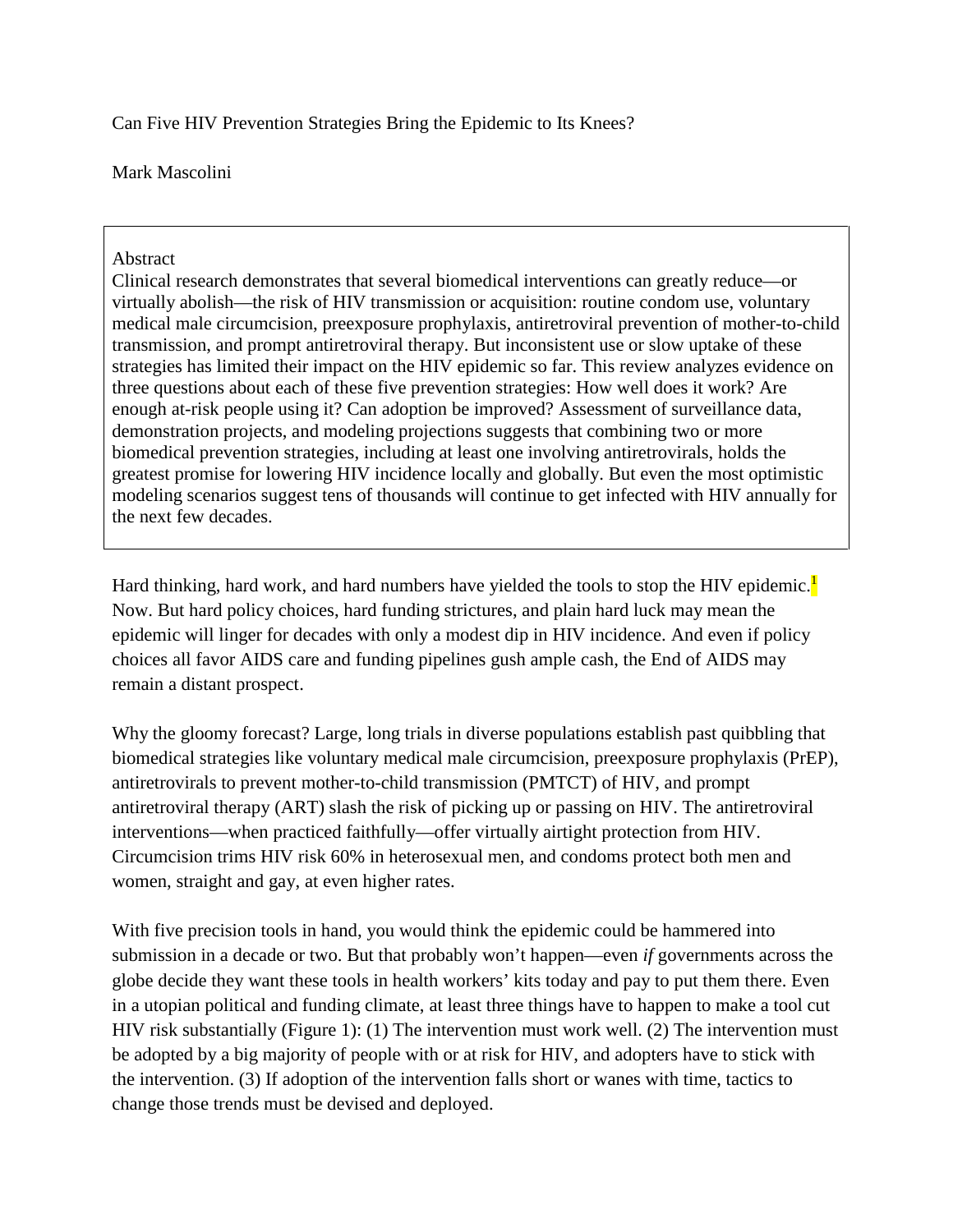

\*Regular use needed for all reviewed strategies except circumcision.

**Figure 1.** To have a meaningful impact on HIV incidence, a prevention strategy must be highly effective, must be adopted and used faithfully by a high proportion of at-risk people, and must be backed by strategies that address poor uptake or adherence.

This analysis completely skirts the hugely entrammeled questions of policy and funding and asks three questions about five HIV prevention tools: Does it work? Do people use it? And can use be improved? The tools are condom use, circumcision, PrEP, PMTCT, and Test-and-Treat with ART.

## **The Not-So-Impenetrable Condom**

If used properly and if they don't break, condoms provide a nearly impenetrable barrier to HIV.<sup>2</sup> As part of the ABC approach to HIV prevention (abstain, be faithful, use condoms), condoms may have contributed to dwindling HIV rates in Uganda and Botswana. $34$  Analysis of HIV seroconversion studies published from 1987 to 1992 concluded that consistent condom use virtually eliminated HIV risk at a protection rate of 90% to 95% during penile-vaginal sex (Table 1).<sup>5</sup> A 2002 Cochrane Database meta-analysis involving mostly partners of people infected with blood products figured that consistent condom use cut HIV incidence 80% in heterosexuals.<sup>6</sup> A 2015 meta-analysis of 25 studies involving 10,676 HIV-discordant heterosexual couples set the protection rate somewhat lower with consistent condom use, at  $71\%$ .<sup>7</sup> In 2001 a 30-month study of 17,264 sexually active heterosexuals in Rakai, Uganda, a region with high HIV prevalence, determined that consistent condom use curbed HIV incidence 63% while inconsistent use offered no protection.<sup>8</sup>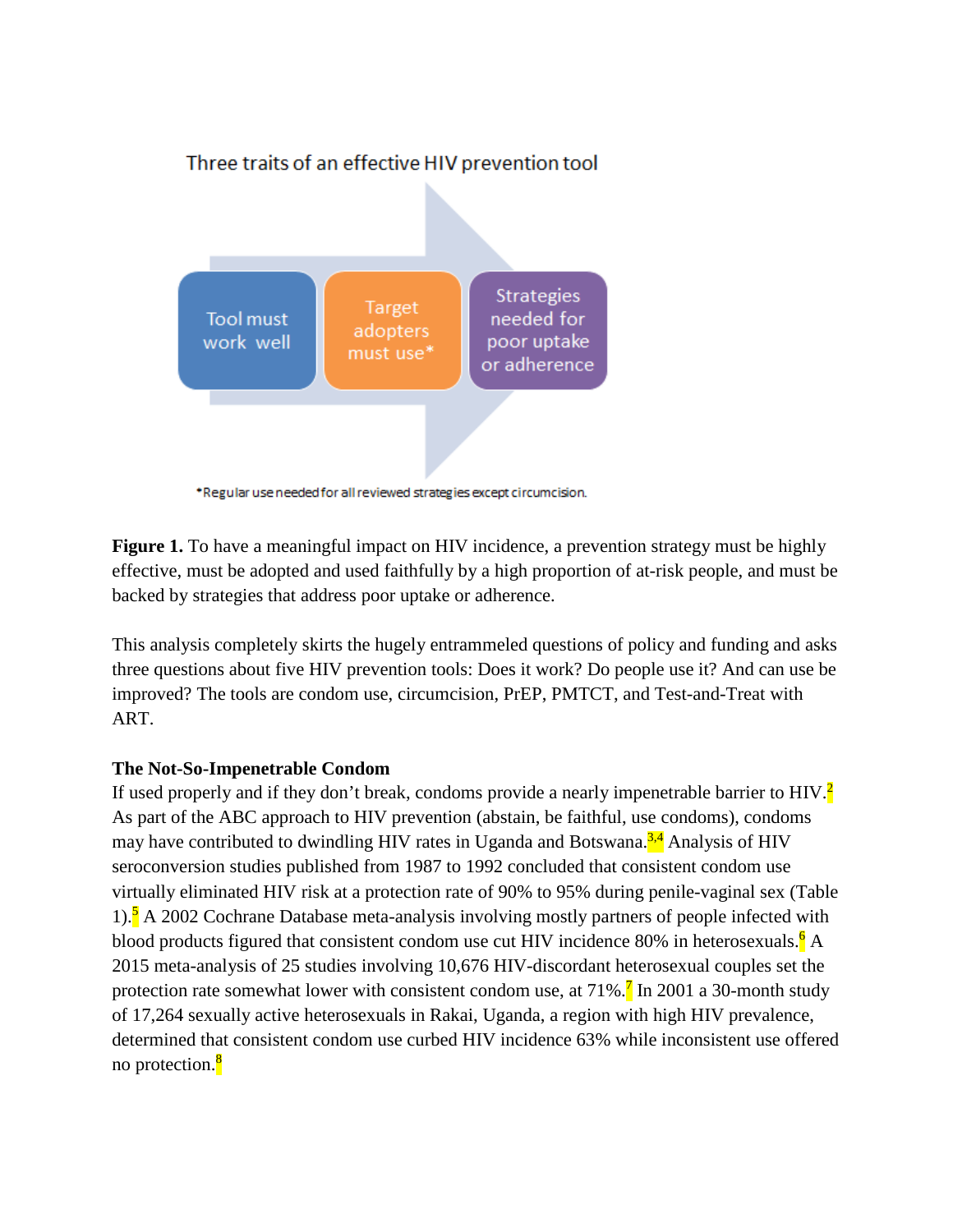In a Multicenter AIDS Cohort Study of 2915 gays and other men who have sex with men (MSM) in the late 1980s, always using a condom cut HIV risk 71% compared with never using a condom.<sup>9</sup> CDC analysis of 3490 MSM in two 1998-2001 trials linked consistent condom use to a 70% lower HIV risk in men reporting any anal sex. $^{10}$  But a modeling study of Ontario MSM painted a grimmer picture of condom reliability in MSM.<sup>11</sup> The researchers estimated a much higher number of anal sex encounters with a condom than without a condom in 2009 (1,184,343) versus 117,133). But of the 693 new HIV infections recorded in 2009, 51% involved men having anal sex with a condom, 33% involved men having anal sex without a condom, and 16% involved men having oral sex. The Ontario team proposed that "the proportion of HIV infections related to condom failure appears substantial and higher than previously thought.<sup>" $11$ </sup> And the 51% transmission rate may be an underestimate because the model used a higher estimate of condom effectiveness (87%) rather than the 70% estimate from the recent CDC study.<sup>10</sup>

As unprepossessing as the Ontario modeling estimates may be, $\frac{11}{11}$  they do offer insight into why purportedly impenetrable condoms may in fact allow HIV transmission even if worn consistently. Condoms break, condoms leak, and condoms slip, the Ontario team observed. Condoms donned after initial penetration but before ejaculation may give HIV-laden semen some wiggle room. And of course a zone of uncertainly surrounds a study participant's recollection of "consistent condom use" and what really happened. Yet together, all these studies and meta-analyses<sup> $5-11$ </sup> give a believable answer to the first critical question, does it work? Yes, about 75% of the time, because HIV appears to slip from a condom-clad penis to anus or vagina about once per four penetrations.

A 75% effective intervention cannot by itself end the HIV epidemic, but it could bring HIV to its knees—if lots of HIV-positive and at-risk people use it regularly. Do they? The World Health Organization (WHO) and UNAIDS say 80% of 15- to 24-year-olds in some European and Latin American countries report using condoms the last time they had sex, but fewer than 30% in some West African countries claim they wear condoms.<sup>12</sup> Among sexually active adults starting HIV care at two urban clinics in Uganda, 39% said they always used condoms.<sup>13</sup> But in the generalpopulation rural Rakai cohort in Uganda, where HIV rates run high, only 4.4% of sexually active 15- to 59-year-olds reported consistent condom use.<sup>8</sup> In its 2013 Global Report, UNAIDS charted falling condom use in Côte d'Ivoire, Niger, Senegal, and Uganda.<sup>14</sup>

In heterosexual adults attending a Chicago sexually transmitted disease (STD) clinic and judged to run a high risk of HIV infection, 84% rated themselves at low or no risk and fewer than 20% consistently wore condoms.<sup>15</sup> In a nationally representative sample of 1645 sexually active heterosexuals in the US National Survey of Sexual Health and Behavior, only 27.5% of men and 22% of women used a condom the last time they had sex.<sup>16</sup> In the 1998-2001 CDC study of 3490 high-risk MSM enrolled in two US trials, 40% reported never using condoms for receptive or insertive anal sex in the past 6 months. $\frac{10}{2}$  And a 2014 Kaiser Foundation survey found that fewer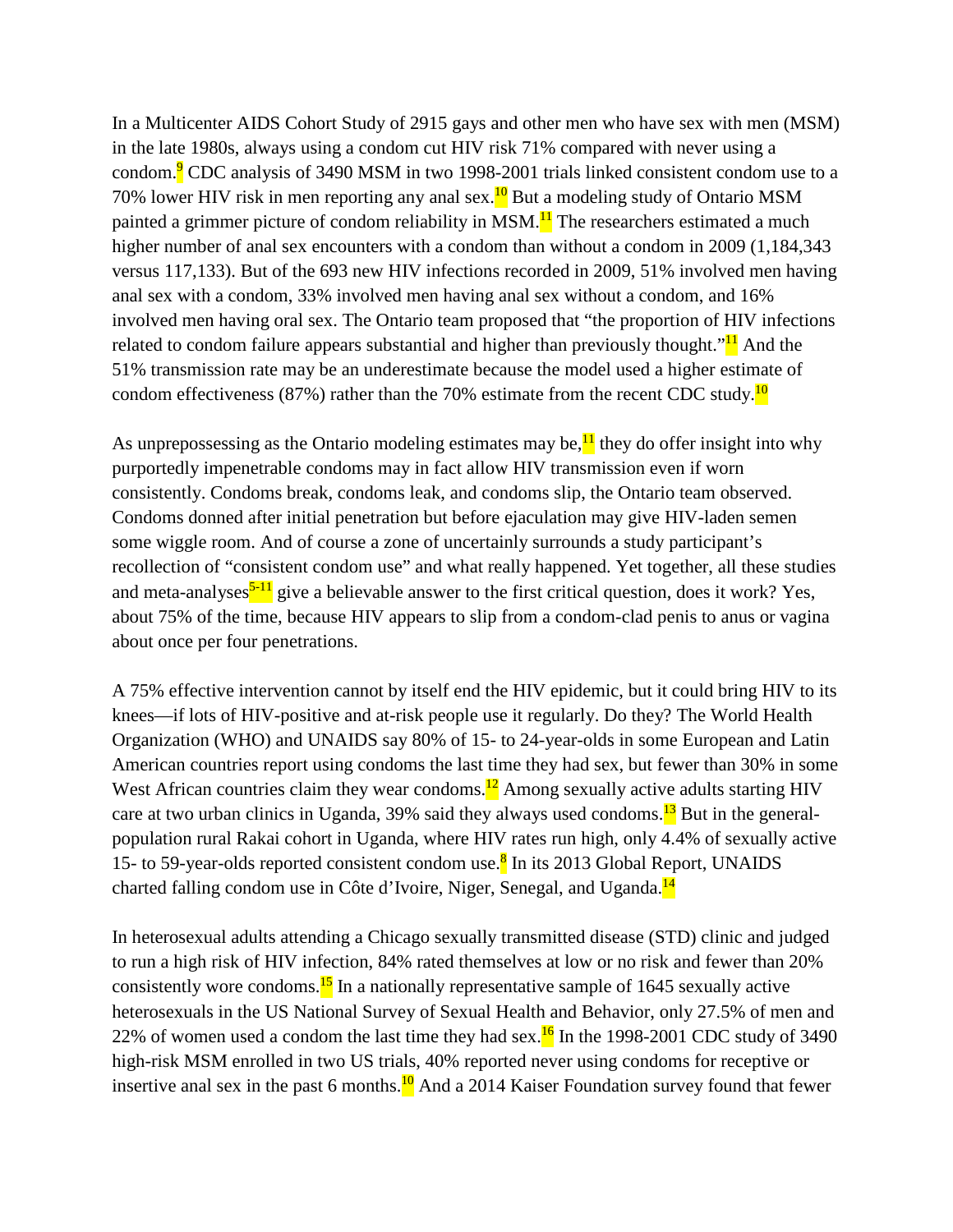than half of US MSM (46%) said they wore condoms all or most of the time during sex, while 16% used condoms only some of the time, 14% rarely, and 24% never.<sup>17</sup>

Although the WHO and UNAIDS suggest 80% of young Latin Americans and Europeans usually put on a condom for sex, the other studies indicate that fewer than half of Africans and US residents—sometimes *far* fewer than half—rely on condoms to protect themselves and their sex partners from HIV and other STDs. A 75% effective intervention used by fewer than half of at-risk people can have only a modest impact on the HIV epidemic.

Can condom use be improved? Three large meta-analyses—one of them in China—figured that diverse interventions can at least modestly cut rates of condom-free sex, but all three metaanalyses involved MSM, usually HIV-negative MSM.<sup>18-20</sup> Two mathematical models credited wider condom use with a drop in HIV incidence among 15- to 49-year-olds in South Africa's largely heterosexual epidemic from 2000 through  $2007$ .<sup>21</sup> Condom use accounted for about 30% of declining HIV incidence in both models, while antiretroviral therapy had a smaller impact during these earlier years of the antiretroviral rollout. But condom supply seems to be waning in some countries battling HIV. UNAIDS warned that donors trimmed supplies of both male and female condoms after 2011.<sup>14</sup> Even in 2011, UNAIDS figured a condom supply of only 9 condoms for every man per year in sub-Saharan Africa and just 1 female condom yearly for every 10 sub-Saharan women.<sup>22</sup>

A modeling study presented in 2014 reckoned that condoms have spared 50 million people from HIV infection since the epidemic began.<sup>12</sup> That's more than the estimated 37 million people living with HIV today. $^{23}$  But condoms alone could not stop HIV in the years before antiretroviral therapy because they are not 100% effective and not enough people use them. Whether they continue to limit the epidemic depends on aggressive promotion and provision of this inexpensive tool.

| Tool    | Does It Work?                                                                                                                                                                                                                                                             | Do People Use It?                                                                                                                                                                                                                                                                                                     | Can Use Be Improved?                                                                                                                                                                                          |
|---------|---------------------------------------------------------------------------------------------------------------------------------------------------------------------------------------------------------------------------------------------------------------------------|-----------------------------------------------------------------------------------------------------------------------------------------------------------------------------------------------------------------------------------------------------------------------------------------------------------------------|---------------------------------------------------------------------------------------------------------------------------------------------------------------------------------------------------------------|
| Condoms | About 70% to 90%<br>$\bullet$<br>effective in<br>heterosexuals. <sup>5-7</sup><br>About 70%<br>$\bullet$<br>effective in<br>MSM. <sup>9,10</sup><br>Condoms may have<br>$\bullet$<br>prevented 50<br>million HIV<br>infections since the<br>epidemic began. <sup>12</sup> | Regular condom use<br>$\bullet$<br>may be as high as 80%<br>among young people<br>in Europe and Latin<br>America. <sup>12</sup><br>About 25% of US<br>$\bullet$<br>heterosexuals report<br>consistent condom<br>use. $\frac{15,16}{2}$ Regular use in<br>African studies ranges<br>from 4% to 39%. <sup>8,12,13</sup> | Three meta-analyses<br>$\bullet$<br>found that diverse<br>interventions<br>modestly boost<br>condom use in<br>$MSM.18-20$<br>Condom supply<br>$\bullet$<br>waning in sub-<br>Saharan Africa. <sup>14,22</sup> |

**Table 1.** Summary of condom use and circumcision to prevent HIV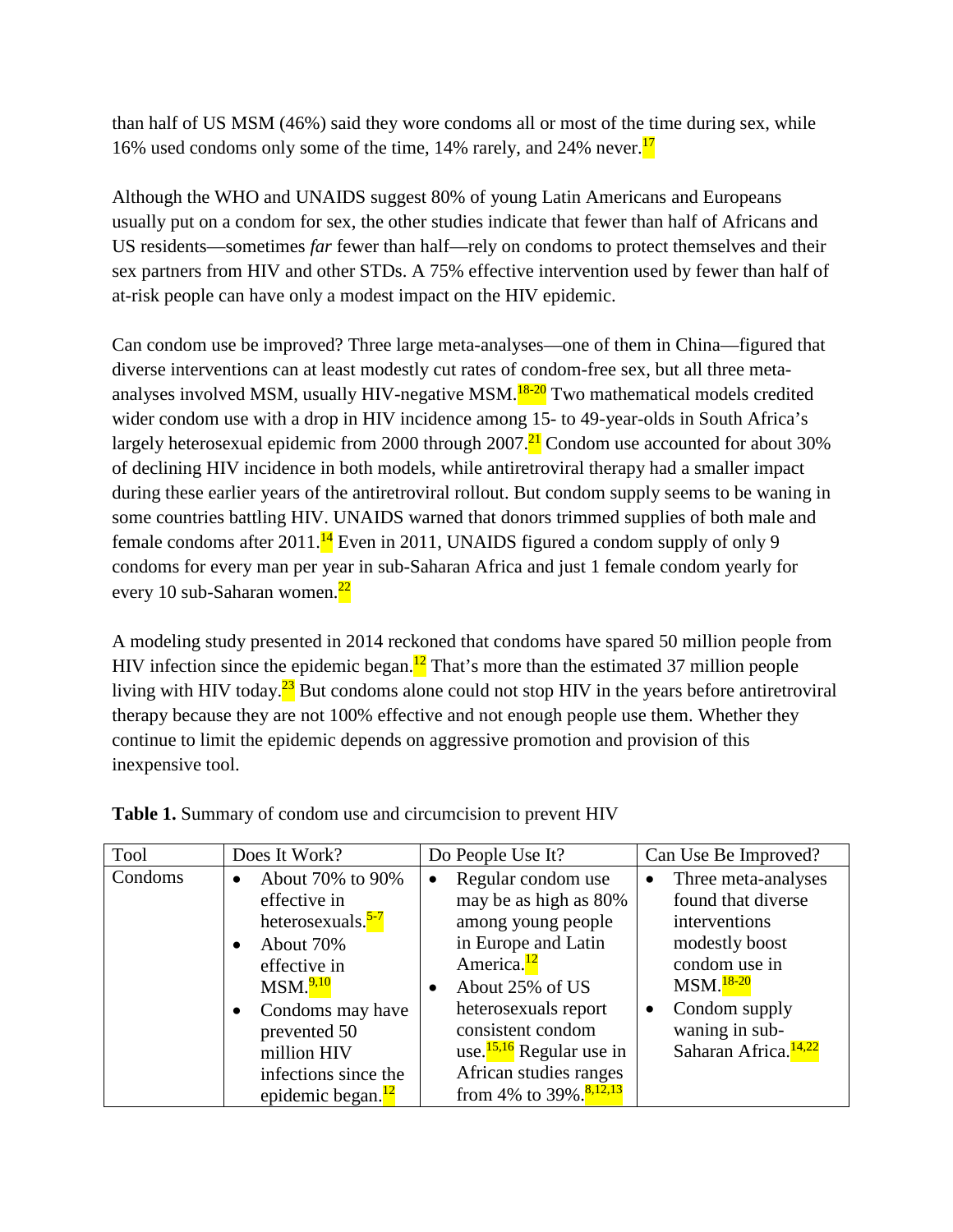|              |                                                                                                                                                                                                                                      | About 40% of US<br>MSM report regular<br>condom use. <sup>10,17</sup>                                                                                                                                                                                                                      |                                                                                                                                                                                                                                                                                         |
|--------------|--------------------------------------------------------------------------------------------------------------------------------------------------------------------------------------------------------------------------------------|--------------------------------------------------------------------------------------------------------------------------------------------------------------------------------------------------------------------------------------------------------------------------------------------|-----------------------------------------------------------------------------------------------------------------------------------------------------------------------------------------------------------------------------------------------------------------------------------------|
| Circumcision | Effectiveness about<br>$\bullet$<br>$60\%$ in<br>heterosexual<br>African men. <sup>24-26</sup><br>Does not protect<br>$\bullet$<br>women from HIV. <sup>27</sup><br>Modest or no<br>$\bullet$<br>protection of<br>MSM. <sup>28</sup> | About 30% of men<br>worldwide<br>circumcised. <sup>29</sup><br>Coverage reached<br>$\bullet$<br>44% in 14 target sub-<br>Saharan countries by<br>$2015.\frac{32}{ }$<br>Circumcision rates<br>below 20% in China,<br>India, Southeast Asia,<br>Central and South<br>America. <sup>29</sup> | Targeted promotion<br>$\bullet$<br>has had some success<br>in 14 sub-Saharan<br>countries. $\frac{32}{ }$<br>An intervention<br>$\bullet$<br>promoting<br>circumcision worked<br>in Africa. <sup>38</sup><br>Simple nonsurgical<br>$\bullet$<br>procedures may<br>broaden availability. |

# **Circumcision: Limited Effect and Reach?**

Three similar and rigorous randomized trials proved that voluntary medical male circumcision cuts the risk of HIV infection in heterosexual men about 60% (Table 1).<sup>24-26</sup> Male circumcision does not shield a circumcised man's female sex partner from the retrovirus, $\frac{27}{1}$  and this simple surgery offers modest or no protection to MSM. $^{28}$  The 60% protective effect in heterosexual men falls short of the 70% to 90% impact of consistent condom use. But circumcision has a big advantage over condoms and all other HIV-bridling strategies: One procedure lasts for life.

In 2007, just after results of three circumcision trials became known, $24-26$  UNAIDS estimated that only 30% of men across the world had their foreskin clipped. $\frac{29}{5}$  Circumcision rates measured only about 15% in some sub-Saharan countries (Botswana, Burundi, Namibia, Swaziland, Zambia, and Zimbabwe) but higher in others, especially those with large Muslim populations. In 2007 circumcision rates lay below 20% in most of China, India, Southeast Asia, and Central and South America.<sup>29</sup>

By 2011, UNAIDS reported slow early uptake of circumcision in 13 sub-Saharan target countries. $\frac{30}{10}$  Eight of the 13 countries counted only about 100,000 circumcised men by 2009. A year later those eight countries had more than 350,000 circumcised men, but tens of millions remained uncircumcised. By 2015 UNAIDS tallied 10 million circumcised men in 14 sub-Saharan countries—up from 1.5 million in  $2011.\frac{31}{1}$ 

Of course those 10 million still make up a minority of sexually active men at risk in countries with high HIV rates. In 2015 the WHO estimated 44% coverage in 14 sub-Saharan countries based on the 20.8 million circumcisions needed to reach 80% coverage.<sup>32</sup> The WHO figures that 80% coverage would spare 3.4 million men from HIV infection by 2025. Not coincidentally, however, modeling in southern Africa indicates that men most likely to be circumcised are those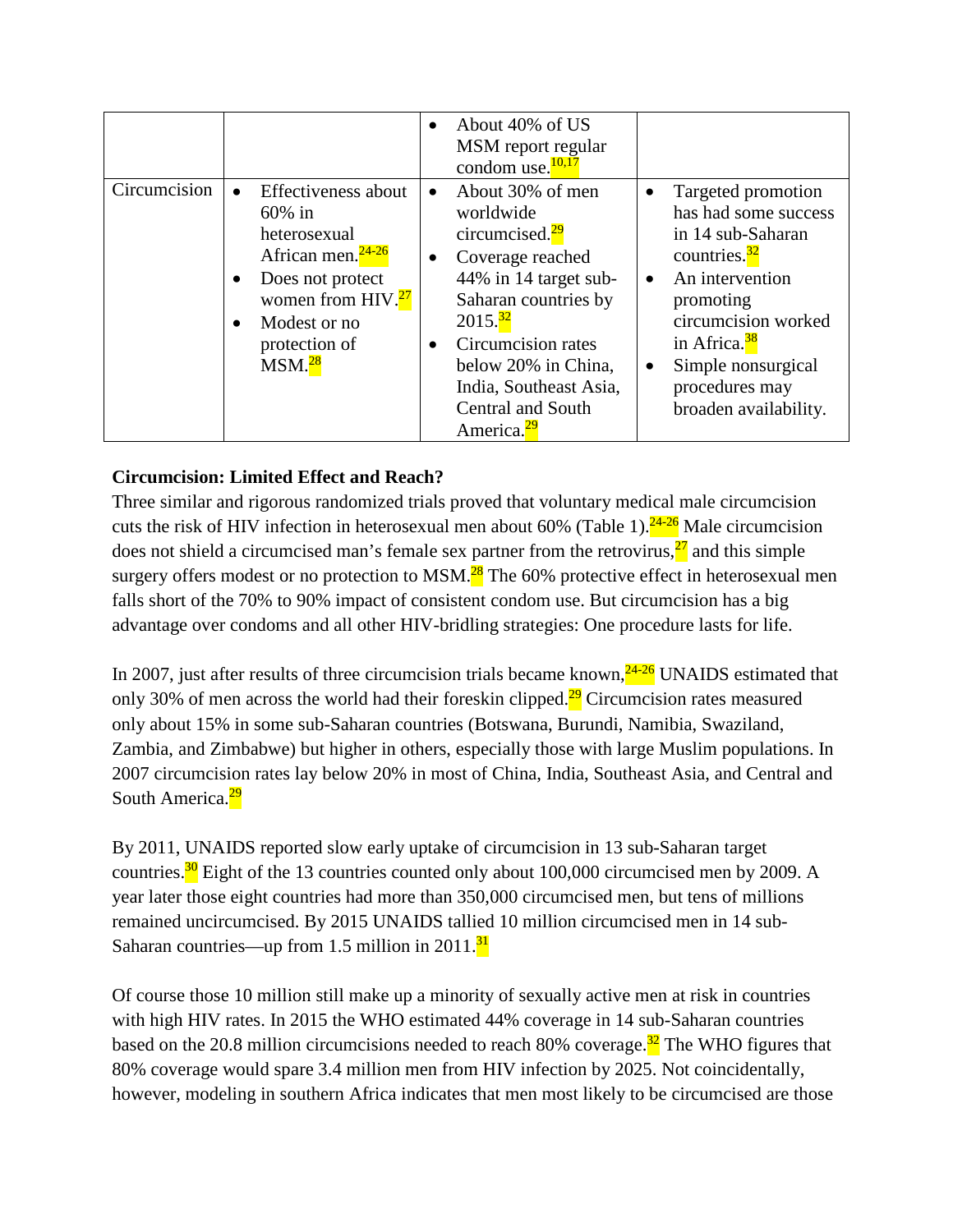who already run a lower risk of HIV infection, including men with more education, white-collar workers, and the richest quintile. $\frac{33}{2}$ 

Circumcision prevalence remains low in other parts of the world struggling with HIV. In 2012 Chinese health authorities calculated that, aside from two Muslim minorities, fewer than 3% of male Chinese migrant workers were circumcised. $34$  A 2014 cross-sectional survey of 570 MSM in China found only 18% circumcised, though more than half of uncircumcised men said they would consider the procedure.<sup>35</sup> A 2010 report of heterosexual Thai men at high risk for HIV found only 12% circumcised. $36$  A 2008-2009 study of 551 Thai MSM and transgender persons figured that only 8% had been circumcised.<sup>37</sup> Only 30% of these men were willing to participate in circumcision trials, compared with 86% interested in PrEP trials and 70% willing to consider HIV vaccine trials.

A 2012-2014 cluster-randomized trial showed that an intervention can encourage HIV-negative African men to get circumcised. $38$  And the success of targeted circumcision promotion in 14 African countries $31,32$  demonstrates that men can be persuaded to undergo the operation. Simpler, cheaper circumcision procedures like PrePex and ShangRing may expand the volume of men who can be circumcised and encourage more men to forsake their foreskin. But the relatively modest 60% effectiveness of circumcision in heterosexual men coupled with the huge number of at-risk uncircumcised men worldwide argue that this HIV prevention tool will make only a small contribution to global HIV control.

## **PrEP Works But Still Sees Little Use**

Unlike circumcision, which reliably shields only heterosexual men from HIV, $^{24-28}$  PrEP protects anyone who takes it faithfully—heterosexual men and women, $\frac{39,40}{11,42}$  MSM, $\frac{41,42}{11,42}$  and people who pick up HIV when injecting drugs (Table 2).<sup>43</sup> Among trial participants who took coformulated tenofovir/emtricitabine (TDF/FTC) regularly in these placebo-controlled studies, PrEP cut HIV risk up to 92% in MSM, $\frac{41}{1}$  up to 90% in heterosexual couples, $\frac{39}{12}$  and up to 73.5% in people who inject drugs. $\frac{43}{2}$ 

Also unlike circumcision—which lasts for life after a single procedure—the PrEP pills available today require regular dosing. Just how regular remains an open question. US PrEP guidelines call for daily dosing with TDF/FTC. $^{44}$  Researchers who ran the iPrEx PrEP trial in MSM used data from that study and another to calculate that four TDF/FTC doses weekly can cut HIV risk 96%, compared with 99% with daily dosing.<sup>45</sup> The IPERGAY trial in French and Canadian MSM achieved 86% protection with two TDF/FTC doses before sex and two after sex. $^{42}$ 

But the as-needed dosing approach in IPERGAY remains unverified in heterosexual men and women—and it may not work in a large portion of MSM. HPTN 067/ADAPT is testing three TDF/FTC PrEP dosing patterns in (1) MSM in Bangkok, (2) MSM in Harlem (New York City),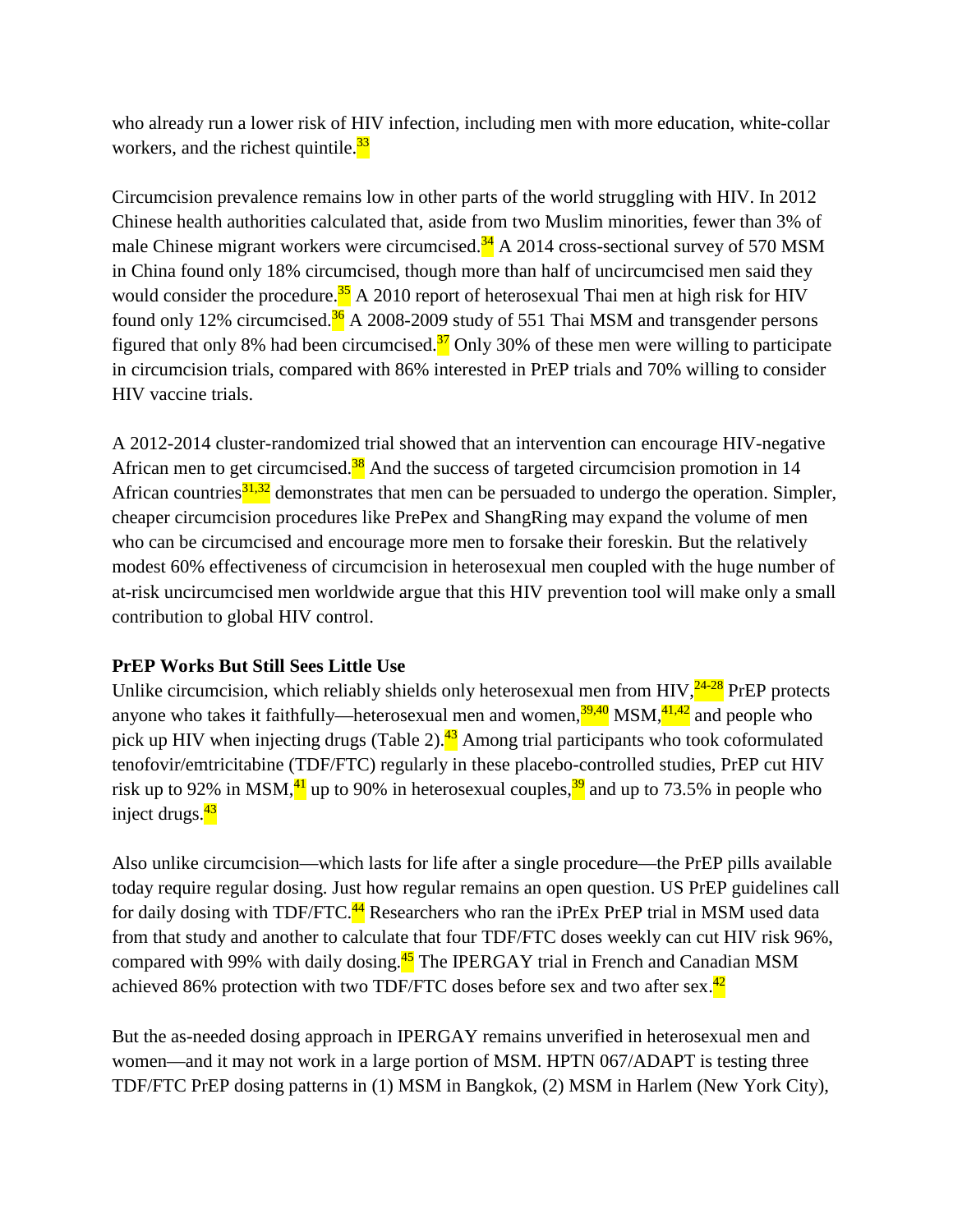and (3) women in Cape Town.<sup>46</sup> Researchers randomized them to (1) daily dosing, (2) twiceweekly dosing plus one dose after sex, or (3) one dose before sex and two after sex. In all three study groups, adherence proved best with daily dosing, fell off with twice-weekly dosing, and dwindled further with before-and-after-sex dosing. Protection from HIV accordingly proved best with once-daily dosing (85% in Bangkok, 66% in Harlem, 75% in Cape Town) and lower with the other two strategies (84% and 74% in Bangkok, 47% and 52% in Harlem, and 56% and 52% in Cape Town).

For now, US guidelines specifically advise against as-needed dosing. $44$  But dosing frequency will drop greatly if ongoing trials find that monthly or quarterly injectable antiretroviral nanosuspensions protect people from HIV. Agents under study include the investigational integrase inhibitor cabotegravir,  $47-49$  the nonnucleoside rilpivirine (possibly combined with cabotegravir), $\frac{48,49}{ }$  and the CCR5 antagonist maraviroc.<sup>49</sup> Other long-acting strategies that could improve adoption and simplify adherence involve vaginal rings and subdermal implants.

*Something* will have to change before PrEP helps curb the HIV epidemic because early uptake of TDF/FTC PrEP looks less than overwhelming. UNAIDS told the *New York Times* in October 2015 that an estimated 20,000 people in the United States use TDF/FTC PrEP, along with fewer than 10,000 people in other countries.<sup>50</sup> The estimated 20,000 US residents on PrEP represent fewer than 2% of the 1.2 million Americans the CDC calculates could benefit from PrEP today.<sup>51</sup> Only three countries in Central and South American have PrEP access through demonstration projects, as do eight in Africa and two in Asia.<sup>52</sup> Other countries in those regions have no formal access to PrEP, but motivated providers can prescribe TDF/FTC for PrEP.

Among recently published reports, one in a convenience sample of high-risk MSM in Washington State appears to reflect the biggest gain in PrEP adoption, rising from 5% in 2012 to 31% in 2015.<sup>53</sup> Uptake and interest are lower among MSM in San Francisco, where PrEP is free (estimated 15% uptake<sup>50</sup>), San Diego (0.5% uptake among 416 high-risk MSM offered PrEP<sup>54</sup>), or Amsterdam (13% of 488 MSM intended to use PrEP<sup>55</sup>). And at least in mid-2013, few infectious disease providers in the United States had prescribed PrEP: Among 573 survey respondents, 74% supported prescribing PrEP, but only 9% had done so.<sup>56</sup> Another 43% claimed they plan to prescribe PrEP.

Modeling studies in Botswana, the United States, and Australia indicate that wider adoption of PrEP in these countries would have a meaningful but moderate impact on the epidemics. With a robust antiretroviral rollout, Botswana has already reached viral suppression levels equivalent to US national goals for 2020. Adding TDF/FTC PrEP to Botswana's prevention program may reduce new HIV infections by 39% in women and 40% in men over 10 years.<sup>57</sup> If 20% of all US MSM 13 to 64 years old started TDF/FTC PrEP—which would seem the high end of uptake expectations based on current findings—PrEP could cut the new-HIV rate by 13% over 20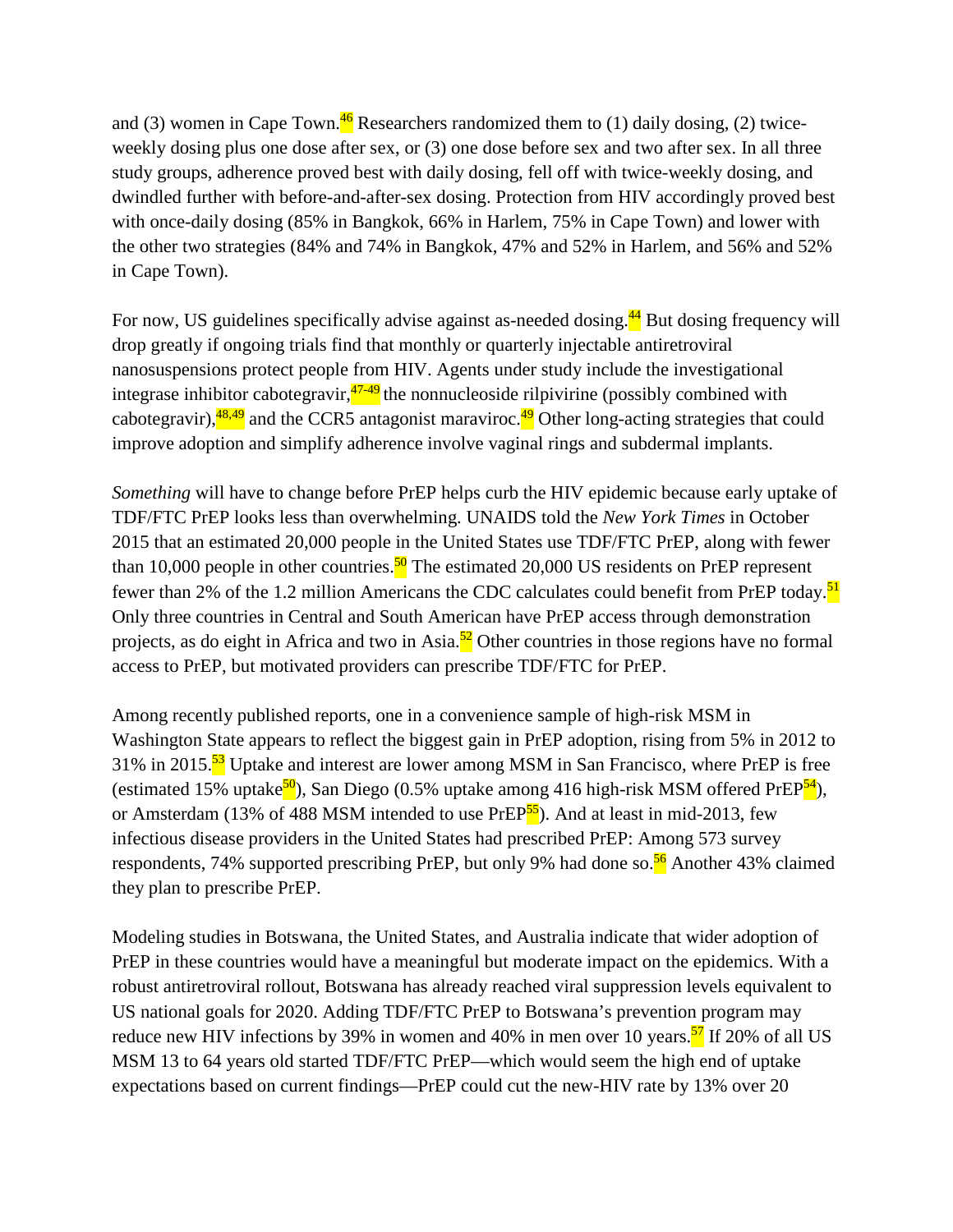years.<sup>58</sup> This estimate is probably low, though, because the model uses the 44% effectiveness rate found among all MSM (faithful users and nonusers) in  $iPrEx<sup>41</sup>$  If 50% of only high-risk MSM started PrEP (a highly optimistic adoption rate), HIV incidence could drop 29% over 20 years (using the 44% effectiveness rate). TDF/FTC PrEP use by 30% of the general MSM population in New South Wales, Australia may cut the new infection rate 30% over 10 years.<sup>59</sup> This analysis figured PrEP effectiveness of 95% against wild-type virus and 40% against drugresistant virus.

Everyone would welcome a 30% to 40% drop in HIV incidence over the next 10 or 20 years. But that impact depends on higher PrEP adoption and consistent use—both highly optimistic scenarios. A one-third drop in HIV incidence would match the one third overall decline calculated by UNAIDS across the world from 2000 to 2015.<sup>23</sup> But even this sanguine outcome, by itself, would leave more than a million new global HIV infections yearly at current rates.

| Tool | Does It Work?                                                                                                                             | Do People Use It?                                                                                                                                                                                                 | Can Use Be Improved?                                                                                                                                                                                                                                                                                                                                                                                                                                   |
|------|-------------------------------------------------------------------------------------------------------------------------------------------|-------------------------------------------------------------------------------------------------------------------------------------------------------------------------------------------------------------------|--------------------------------------------------------------------------------------------------------------------------------------------------------------------------------------------------------------------------------------------------------------------------------------------------------------------------------------------------------------------------------------------------------------------------------------------------------|
| PrEP | Effectiveness about<br>$\bullet$<br>90% for sexual<br>transmission <sup>39-42</sup><br>and about 75% for<br>needle sharing. <sup>43</sup> | Perhaps 20,000 people<br>in the US and under<br>10,000 elsewhere are<br>using PrEP. <sup>50</sup><br>In diverse MSM<br>$\bullet$<br>populations, adoption<br>rates range from 0.5%<br>to 30%. <sup>50,53-55</sup> | Provider education,<br>$\bullet$<br>community action,<br>less frequent dosing<br>could enhance uptake<br>in developed<br>countries. <sup>60,61</sup><br>PrEP is feasible in<br>$\bullet$<br>diverse<br>populations, <sup>61,62</sup> but<br>uptake in countries<br>with high HIV<br>prevalence remains<br>uncertain. $\frac{50,52,61}{2}$<br>Monthly or quarterly<br>$\bullet$<br>injected PrEP could<br>improve uptake,<br>adherence <sup>47-49</sup> |

**Table 2.** Summary of PrEP to prevent HIV

# **Test-and-Treat Hobbled by Testing Gap**

Before everyone could agree that antiretroviral therapy (ART) can control chronic HIV infection, US and French researchers proved that it can prevent HIV transmission. Early in 1994 PACTG 076 investigators reported that zidovudine taken by mothers and their infants sliced the risk of mother-to-child transmission by two thirds. $\frac{63}{2}$  More recent randomized trials showed that triple ART virtually eliminates the risk of HIV transmission to infants, at protection rates of 95% or higher (Table 3).<sup>64-66</sup> Then the randomized HPTN 052 trial confirmed that immediate ART and viral control for an HIV-positive person nearly abolishes the risk of infecting a sex partner.<sup>67</sup> As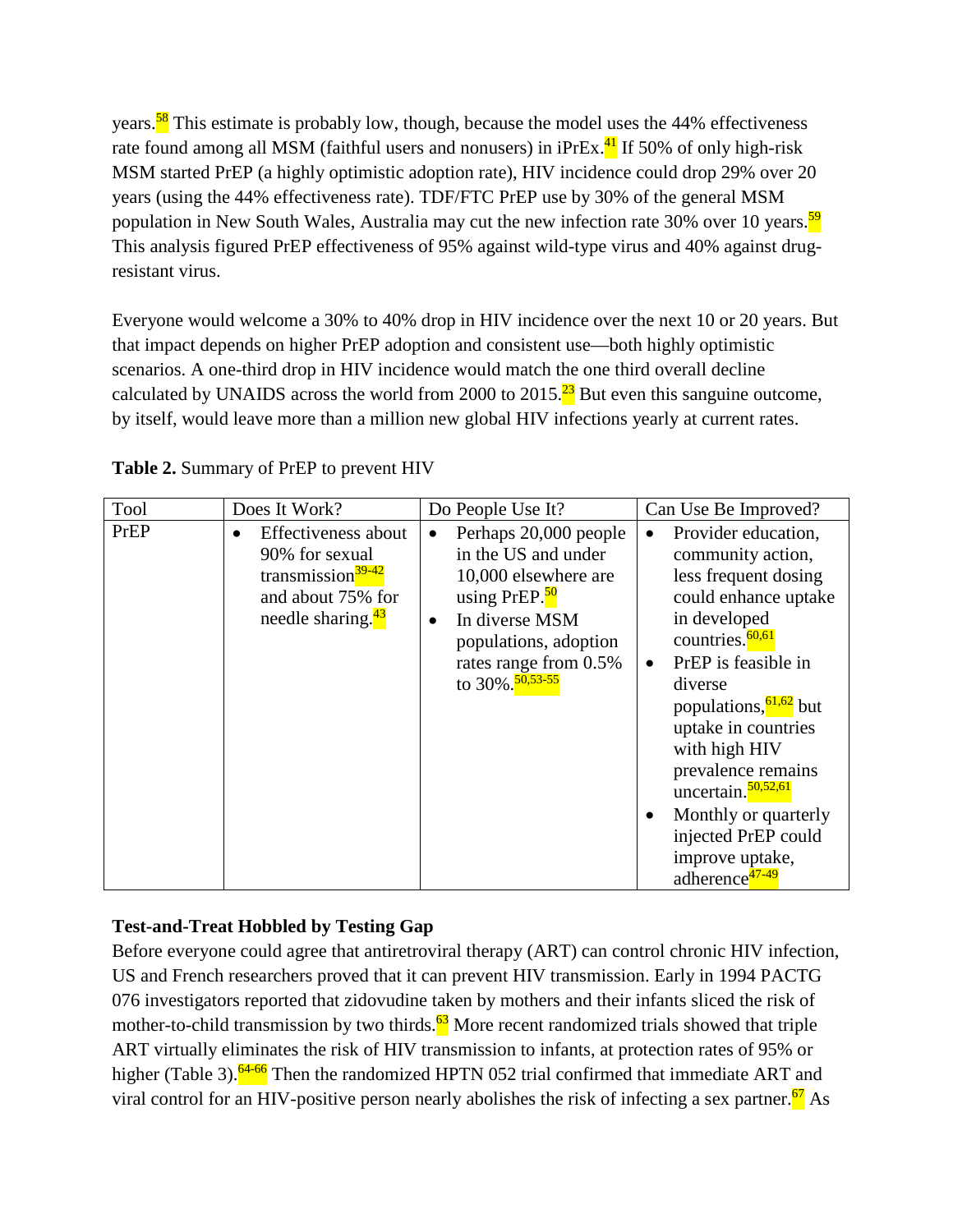powerful as antiretrovirals are in shielding an HIV-negative person taking PrEP, they seem even stronger in protecting infants and sex partners of HIV-positive people.

Results of studies testing ART to prevent mother-to-child transmission of HIV led the WHO to affirm that such transmission "can be nearly fully prevented if both the mother and the child are provided with ARV drugs throughout the stages when infection could occur." $\frac{23}{23}$  The power of ART to prevent AIDS, forestall serious non-AIDS diseases, prolong life, *and* prevent transmission during sex, conception, or breast feeding lay behind the WHO's decision to recommend treatment for everyone with HIV, whatever their CD4 count.<sup>62</sup> The WHO's antiretroviral options A, B, and B+ to block mother-to-child transmission went out the window with this decision to urge immediate and lifelong therapy not just for mothers with HIV, but for all.

And as evidence of ART's benefits accrues, estimates of wider use and its epidemic-choking impact climb. The WHO reckons that in 2014 three quarters of 1.5 million pregnant women with HIV across the world got ART to stymie HIV transmission.<sup>23</sup> The global health group figured that 36.9 million people had HIV by the end of 2014, and by mid-2015 about 15.8 million had started ART. The resulting proportion of treated people—43%—falls far short of the 90% target.<sup>68</sup> But it represents a huge improvement over the tiny percentage of people treated only 10 or 15 years ago.

A nationwide 2000-2011 study in France determined that no woman who started ART before becoming pregnant, continued treatment through delivery, and maintained a viral load below 50 copies/mL transmitted HIV to her newborn.<sup>69</sup> Across the globe, the WHO estimates that new HIV infections in children plunged 48% from 2009 to 2014, thanks largely to ART.<sup>70</sup> Total new HIV diagnoses fell by about half as ART uptake ballooned in British Columbia (1996-2012)<sup>71</sup> and San Francisco (2004-2008).<sup>72</sup>. Yet despite widening ART use and falling viral loads across the United States,  $\frac{73}{11}$  HIV incidence in the country remains stuck at 40,000 new cases yearly.  $\frac{74}{11}$ Around the world the WHO figures that new HIV infections dropped 35% from 2000 to 2015, but 2 million people—including 170,000 children—still got infected in 2014.<sup>23,75</sup> These dismaying statistics show that Test-and-Treat needs sterner application to stop the epidemic.

One glaring shortcoming in global HIV prevention probably explains why burgeoning ART uptake has not contained the epidemic faster: The "test" half of the Test-and-Treat equation remains largely unfulfilled. Millions of HIV-positive people never had an HIV test, don't know they're infected, continue having sex with HIV-negative partners, and keep having babies. The WHO figures that only 53% of infected people around the world know they carry HIV.<sup>23</sup> Even in the United States, where the CDC has pushed hard for universal adult HIV testing for a decade, an estimated 13% of HIV-positive people (156,300) remain undiagnosed.<sup>76</sup> The crippling toll of undiagnosed HIV on attempts to contain the epidemic came clear in an innovative ATHENA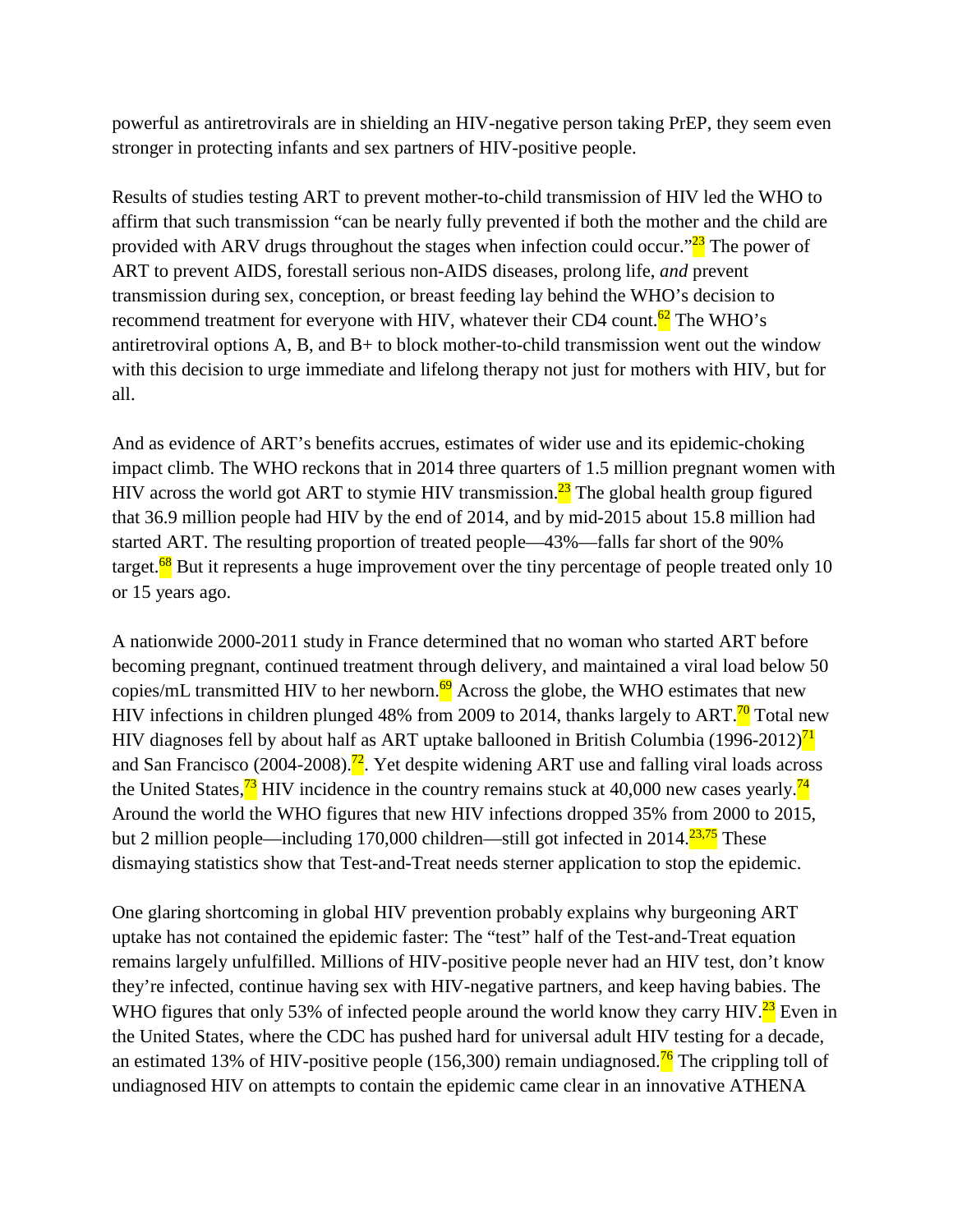Cohort study in the Netherlands.<sup>77</sup> Researchers used HIV sequence data and individual clinical findings from 617 recently infected MSM to determine how these men picked up HIV. A hefty 71% got infected by still-undiagnosed men.

Giving ART to everyone diagnosed with HIV will never rein in the epidemic as long as such mammoth proportions of infected people remain ignorant of their serostatus. The ambitious 90- 90-90 goals from UNAIDS aim to test 90% of all HIV-positive people, to treat 90% of those diagnosed, and to make viral loads undetectable in 90% of those treated.<sup>68</sup> But much work remains before the world merely approaches those targets. A CDC team observes that wide point-of-care testing in regions hard hit by HIV "has not been fully exploited" because of challenges in rolling out the technology and bolstering quality assurance.<sup>78</sup> WHO analyses of HIV testing data project a 35% to 45% jump in uptake of rapid testing in low- and middleincome countries, but the WHO team figures that increase will probably leave these countries short of the 90% testing target. $\frac{79}{2}$ 

| Tool         | Does It Work?                                                               | Do People Use It?                                                                                                                                                                                           | Can Use Be Improved?                                                                                                                                                                                                                    |
|--------------|-----------------------------------------------------------------------------|-------------------------------------------------------------------------------------------------------------------------------------------------------------------------------------------------------------|-----------------------------------------------------------------------------------------------------------------------------------------------------------------------------------------------------------------------------------------|
| <b>PMTCT</b> | Effectiveness of<br>$\bullet$<br>triple ART 95% or<br>more <sup>64-66</sup> | WHO estimates 73%<br>$\bullet$<br>of HIV-positive<br>pregnant women<br>worldwide used ART<br>in 2014 <sup>23</sup>                                                                                          | Greater use depends<br>on wider diagnosis of<br>HIV-positive women,<br>perhaps through more<br>community-based<br>testing $80,81$ and rapid<br>testing <sup>82</sup>                                                                    |
| <b>ART</b>   | Effectiveness 96%<br>$\bullet$<br>in HPTN $052^{67}$                        | WHO estimates that<br>$\bullet$<br>43% of HIV-positive<br>people worldwide<br>started ART by $2015^{23}$<br>WHO figures that<br>47% of HIV-positive<br>people worldwide<br>remain undiagnosed <sup>23</sup> | Wider HIV testing is<br>$\bullet$<br>the first crucial step<br>to wider ART<br>uptake. <sup>80-82</sup><br><b>ART</b> combinations<br>injected every 1 or 2<br>months could<br>simplify delivery and<br>improve adherence <sup>84</sup> |

**Table 3.** Summary of PMTCT and ART to prevent HIV

PMTCT, antiretroviral therapy for prevention of mother-to-child transmission.

With so much room to improve HIV testing uptake, ideas on how to do so abound. Among the most promising are community-based testing and rapid testing. Meta-analysis of 21 studies involving home-based HIV testing in sub-Saharan Africa found that 58.1% to 99.8% of 474,377 participants accepted testing, and a pooled proportion of 76.7% of individuals received test results.<sup>80</sup> The researchers concluded that home-based testing "could be a valuable tool for treatment and prevention efforts." Meta-analysis of 117 studies involving 864,651 people tied community-based HIV testing to more than a 10-fold jump in testing uptake.<sup>81</sup> The approaches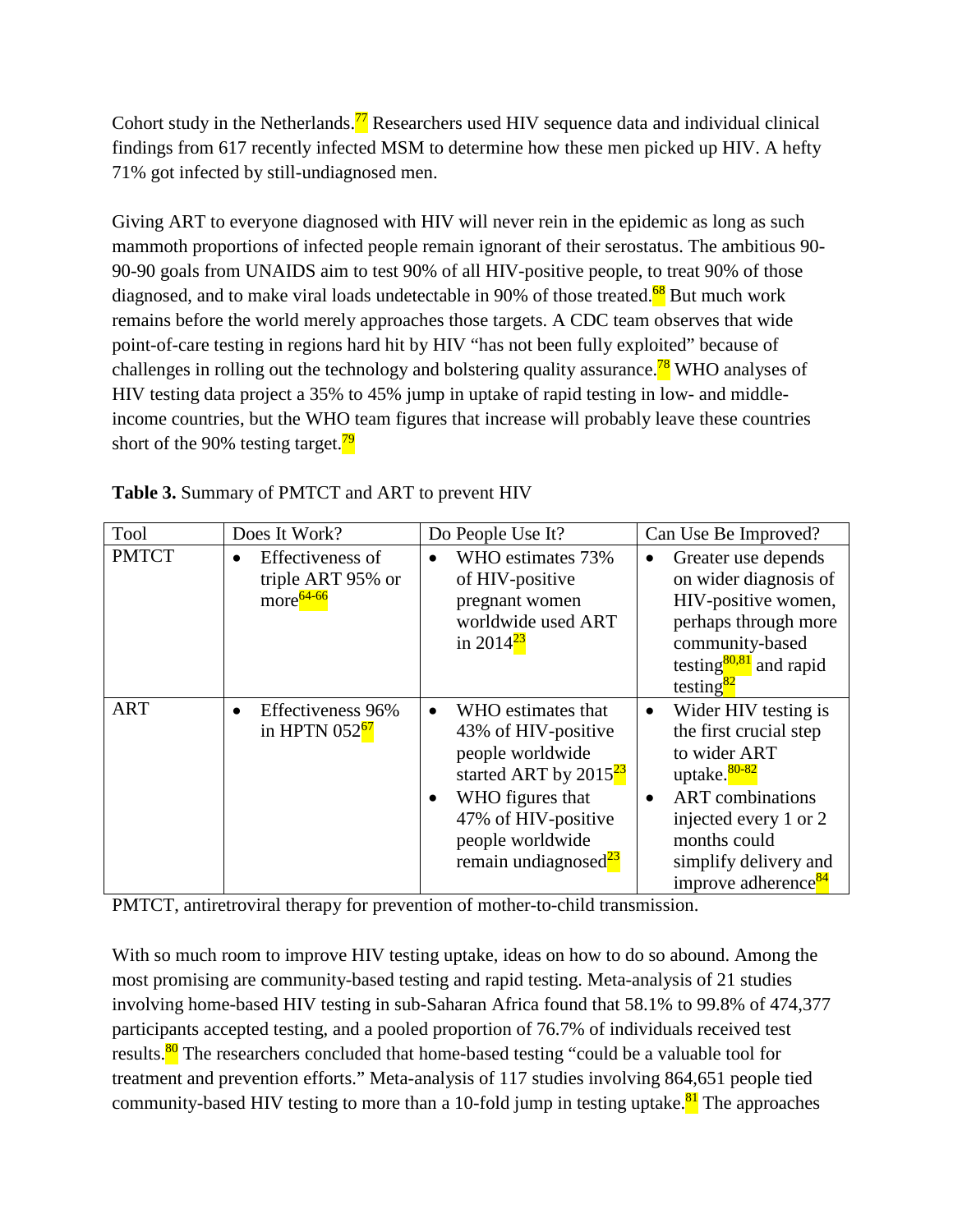assessed included door-to-door testing, mobile testing, self-testing, and church- and school-based testing. A Cochrane systematic review and meta-analysis of 13 studies—in sub-Saharan Africa, the United States, and Australia—linked rapid HIV testing to a 3-fold increase in HIV testing uptake and a 2-fold leap in receiving test results.<sup>82</sup> The studies involved people in diverse settings, including homes, primary care clinics, antenatal clinics, TB programs, emergency departments, bathhouses, and prisons. The analysis linked 3 years of community-based testing to an 11% drop in HIV incidence.

But even if testing reaches millions more at-risk people, challenges to Test-and-Treat will persist. Researchers who conducted the HPTN 052 trial observe that diagnosing people in the early stages of HIV infection—when transmission risk is highest—will remain difficult.<sup>83</sup> They note that the trial did not establish the value of immediate ART in MSM and drug injectors, though one suspects the same prevention principles apply in those populations because of declining HIV incidence in San Francisco<sup>72</sup> and British Columbia, $\frac{71}{1}$  which have large MSM and drug-injecting populations and have put the Test-and-Treat formula into practice. Finally, the HPTN 052 team cautions that "the full benefits of this strategy will probably need universal access to very early ART and excellent adherence to treatment."<sup>83</sup> Developing an injectable antiretroviral combination that could be given every 1 or 2 months<sup>84</sup> would vastly simplify ART delivery, improve adherence, and enhance prospects for treatment as prevention.

Modeling studies differ greatly in projecting how treatment-as-prevention will affect the HIV epidemic. Three of nine models positing 95% ART access in South Africa and 95% retention in care predicted that HIV incidence would dwindle below 0.1% yearly by 2050<sup>85</sup>—an epidemicsquelching outcome by any standard. But overall analysis of models including immediate ART for the newly diagnosed showed that projected impacts "varied widely across models, maintaining substantial uncertainty about the theoretical prospect for elimination of HIV from the population using ART alone over the next four decades.<sup>85</sup> As wags observe, modeling means not having to say you're certain, and that dictum certainly holds true when modeling the end of the HIV epidemic.

#### **Combining Prevention Tools to Stop HIV**

Strategies that thwart HIV transmission have proved remarkably effective in big clinical trials and teeming cohort studies. Three antiretroviral tools—PrEP, treatment to prevent mother-tochild transmission (PMTCT), and rapid diagnosis and treatment of chronic infection (Test-and-Treat)—can prevent 90% or more new HIV infections. But the two most widely deployed ART strategies—PMTCT and Test-and-Treat—remain woefully underused because so many HIVpositive people remain untested.

UNAIDS recognized the primacy of expanded HIV testing in stopping the epidemic by setting the daunting target of diagnosing 90% of HIV-positive people as the first step in its 90-90-90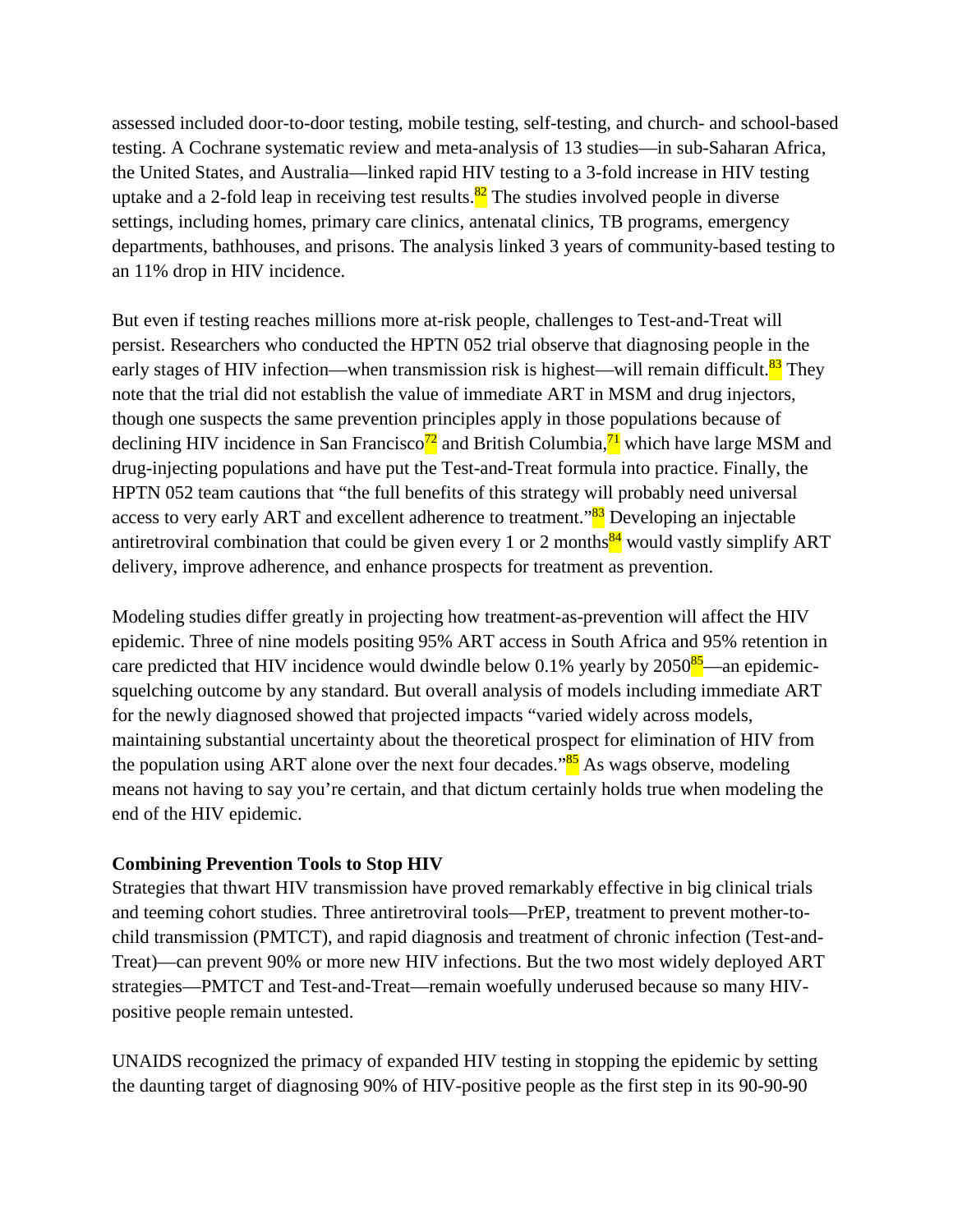campaign. $^{68}$  But even if millions more infected people learn they carry HIV, no single strategy will stifle the epidemic on its own because some people will always resist that strategy. Recognizing these principles leads to a simple two-step approach to limiting the epidemic with the tools in hand:

- 1. Expand HIV testing to reach a large majority of infected people.
- 2. Combine two or more prevention strategies (including at least one antiretroviral strategy).

Several published studies have sized up prevention combinations, each including some antiretroviral intervention. A modeling study assessed the impact of condoms and TDF/FTC PrEP, separately or together, on HIV incidence in African-American MSM,<sup>86</sup> the population with the highest HIV incidence in the United States. In a hypothetical cohort of 10,000 black MSM who never use PrEP, 323 men who always use condoms will pick up HIV. Among 10,000 MSM who never use condoms, 295 with 90% PrEP adherence will get HIV infection. Among 10,000 MSM who consistently use PrEP *and* condoms, 87 will acquire HIV, a rate indicating 92% prevention effectiveness for PrEP plus condoms.

Meta-analysis of 11 studies in China assessed the impact of consistent condom use and ART for positive partners in HIV-discordant heterosexual couples.<sup>87</sup> Pooled HIV incidence stood at 0.92 per 100 person-years in HIV-negative partners with a spouse taking ART compared with 2.45 per 100 person-years in negative partners with an untreated spouse. An HIV-positive partner taking ART more than halved HIV incidence (incidence rate ratio [IRR] 0.47, 95% confidence interval [CI] 0.43 to 0.52). ART plus consistent condom use cut HIV incidence by two thirds (IRR 0.33, 95% CI 0.17 to 0.64).

Three models of HIV prevalence in sub-Saharan Africa predicted that increasing ART use alone would lower prevalence from less than 1% up to 2% over the next 20 years.<sup>88</sup> Combining ART with TDF/FTC PrEP over the next two decades would cut HIV prevalence 1.2% in one model, 2.8% in another, and 4.4% in the third model. The ATHENA cohort analysis of 617 recently infected MSM used HIV sequence analysis and modeling to calculate that 61% of these new infections could have been prevented if (1) all at-risk MSM got tested for HIV annually, (2) all positive men started ART, and (3) half of all negative men started PrEP. $^{77}$ 

A demonstration project involving 1000 HIV-discordant couples at the Kenyan and Ugandan sites of the Partners PrEP trial yielded data indicating that combining PrEP and ART slices HIV risk 96% (Table 4).<sup>89</sup> In the demonstration project, HIV-negative partners started PrEP and HIVpositive partners started ART. Through 1.5 years of follow-up, 2 HIV-negative people (both with faulty PrEP adherence) became infected for an incidence of 0.2 per 100 person-years. In a comparable group of untreated people from the placebo arm of Partners PrEP trial, modeled HIV incidence stood at 5.2 per 100 person-years. Comparing the PrEP/ART group to the untreated group, the researchers calculated an IRR of 0.04 (95% CI 0.01 t 0.19), a rate meaning PrEP plus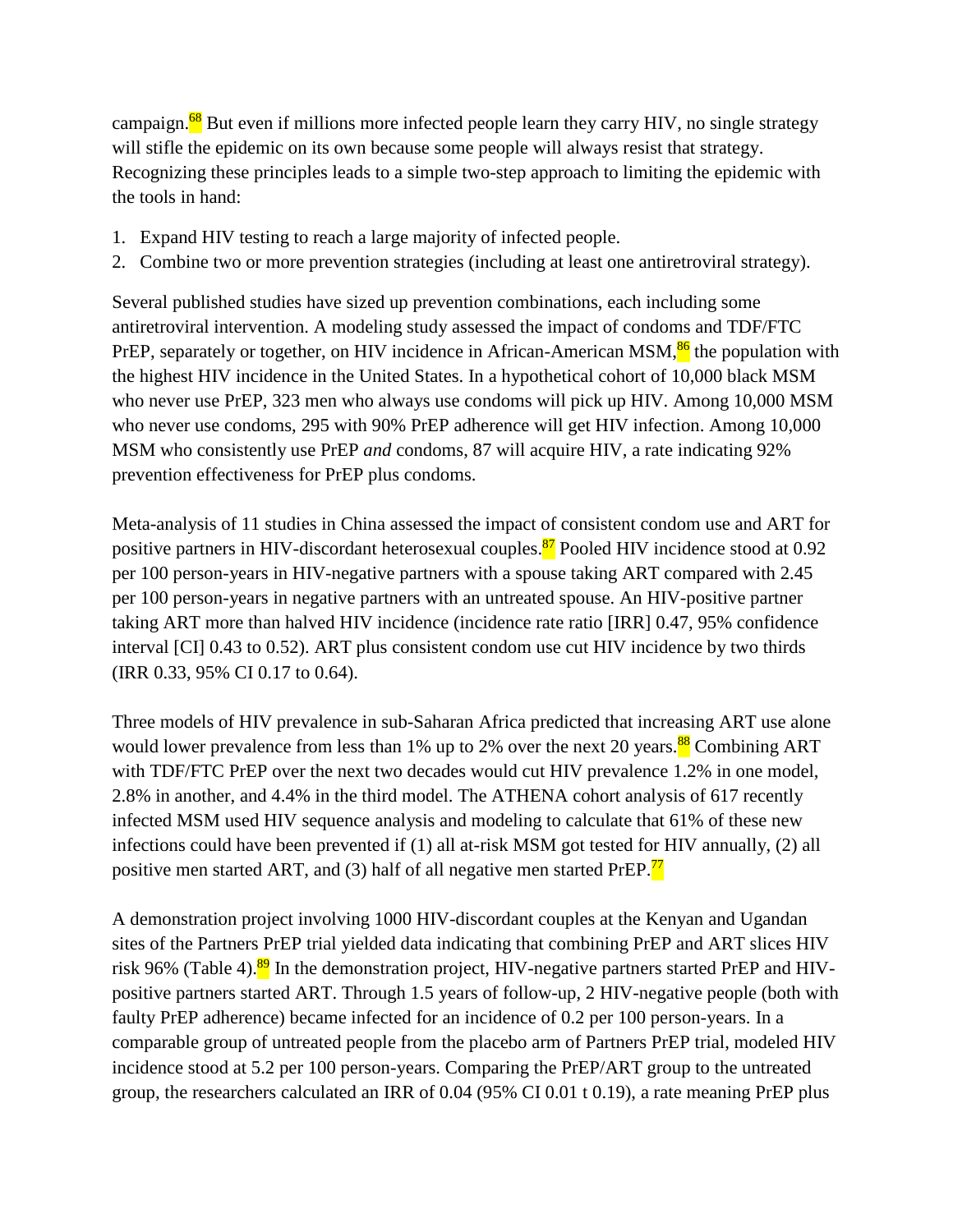ART cut HIV incidence 96% in these African couples.

| San Francisco:<br>1992-2014 <sup>50,91</sup>                                  | Kenya and<br>Uganda:<br>11/2012-8/2014 <sup>89</sup>                             | Low- and<br>middle-income<br>countries: 2014-<br>$2050^{93}$                        | World: 1998-<br>$2014^{94}$                           | World: 1700s-<br>$2016^{95}$                                                                   |
|-------------------------------------------------------------------------------|----------------------------------------------------------------------------------|-------------------------------------------------------------------------------------|-------------------------------------------------------|------------------------------------------------------------------------------------------------|
| HIV incidence:<br>Surveillance data                                           | HIV incidence:<br>Demonstration<br>project                                       | HIV incidence:<br>Model                                                             | Polio prevalence:<br>Surveillance data                | Smallpox<br>prevalence:<br>Surveillance data                                                   |
| 87% decline                                                                   | 96% decline                                                                      | 96% decline                                                                         | 99% decline                                           | 100% decline                                                                                   |
| HIV incidence<br>2332 in 1992,<br>519 in 2006, 302<br>in 2014                 | HIV incidence<br>$5.2/100$ p-y<br>without<br>intervention,<br>$0.2/100$ p-y with | HIV incidence 2<br>million yearly in<br>2014 to 80,000 in<br>best-case<br>scenario  | Polio prevalence<br>350,000 in 1998<br>to 359 in 2014 | Wide prevalence<br>$(400,000$ yearly<br>deaths in Europe<br>in $1700s$ ) to 0<br>cases in 2016 |
| <b>Tools: HIV</b><br>testing, partner<br>notification,<br>prompt ART,<br>PrEP | <b>Tools: HIV</b><br>testing, PrEP,<br><b>ART</b>                                | Tools: Condoms,<br>circumcision,<br>PMTCT, Test-<br>and-Treat, PrEP,<br>and vaccine | Tool: Vaccine                                         | Tool: Vaccine                                                                                  |

**Table 4.** Combining tools to end HIV epidemic compared with polio and smallpox data

San Francisco embarked on a full-bore program to prevent new HIV infections in 2010, recommending ART for all with HIV 2 years before US health authorities took that step. The city aims to begin ART on the day a person gets diagnosed. San Francisco's public health team backs that strategy by promoting HIV testing, partner notification, linkage to or reengagement in care, and free PrEP.<sup>50,90,91</sup> As a result, HIV incidence dropped from a higher of 2332 new infections in 1992 to 302 cases in 2014, an 87% plunge.

What impact would a San Francisco-like plan have if adopted across the United States—or across the world? The CDC estimates that 44,073 people in the United States got infected with HIV in 2014.<sup>74</sup> If that number fell 87%, national HIV incidence would be 5729 yearly. The WHO calculates that 2 million people acquired HIV in 2014.<sup>23</sup> If that number fell 87%, global HIV incidence would shrivel to 260,000 yearly.

Even a wealthy country like the United States faces a stiff challenge in applying a San Franciscan plan nationally. San Francisco has an estimated 82% of HIV-positive residents in care and 72% with an undetectable viral load. $\frac{91}{1}$  Across the United States in 2012, only 39% of HIVpositive people were in care and only 30% had an undetectable viral load.<sup>90</sup> Globally, only a little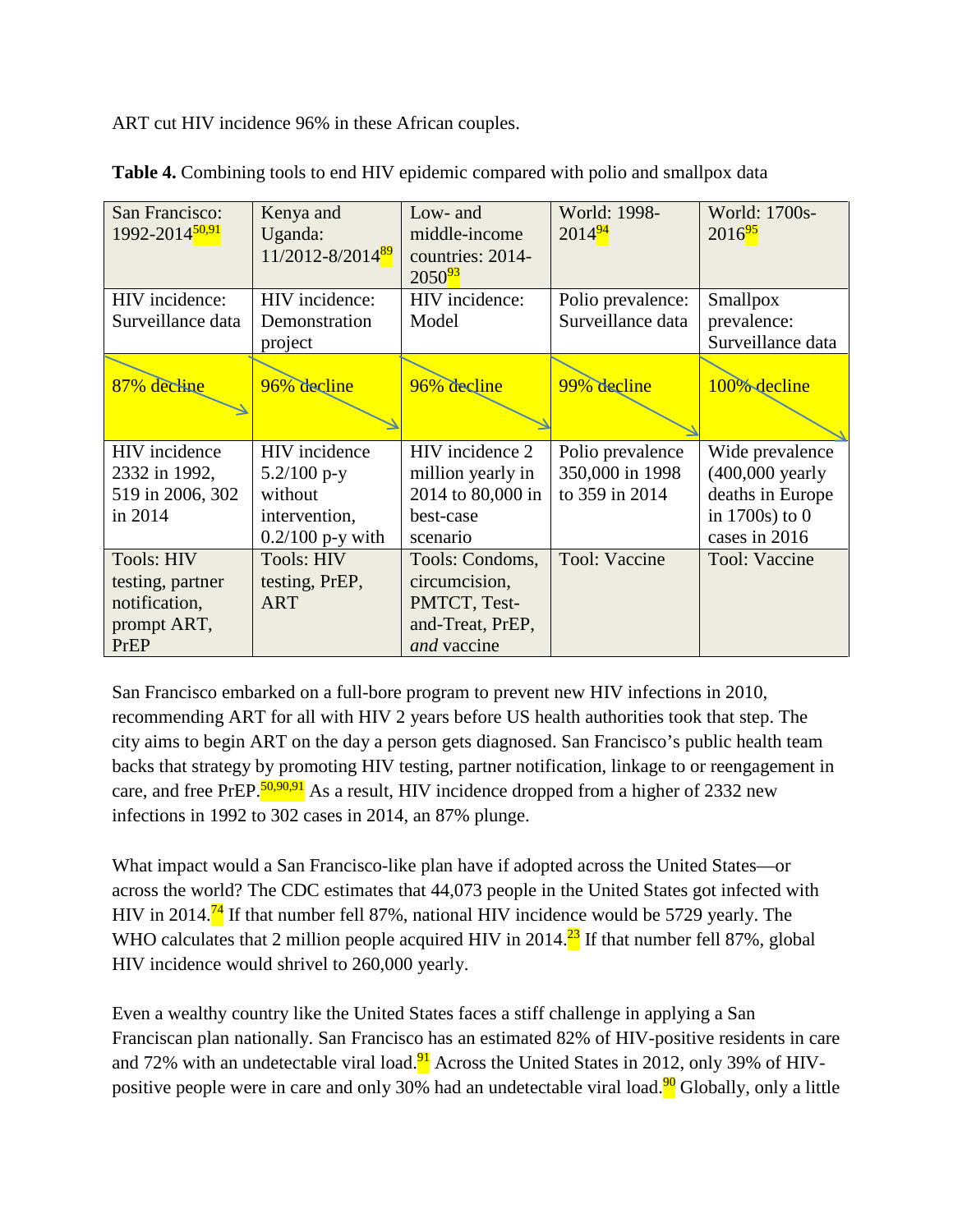more than half of HIV-positive people even know they carry the virus. $\frac{23}{2}$ 

Keys to improving the continuum of care are no secret. Under the auspices of IAPAC, an expert international committee sifted data from 1047 articles to formulate 36 evidence-based recommendations to hike HIV testing, linkage to and retention in care, ART coverage, ART adherence, and viral suppression.<sup>92</sup> These steps are working in San Francisco. And they're working in much larger cities with marginalized populations, like New York. From 2006 to 2013, new HIV diagnoses ebbed 32% in New York City, thanks partly to a health department drive supporting individual entry to care and reentry of those who lost touch with their providers.<sup>90</sup>

What will it take to get global HIV incidence below the 260,000 yearly diagnoses attainable with an incidence drop similar to that seen in San Francisco<sup>50</sup> (calculated just above)? A blue-ribbon panel suggests a way to get below a quarter million new infections yearly—but it won't be easy (Table 4).<sup>93</sup> If global prevention efforts built on an ambitions baseline program including PMTCT, condom use, and male circumcision to include a Test-and-Treat initiative, highly effective PrEP, *and* an effective HIV vaccine, by 2050 we could count only 80,000 new HIV cases yearly in low- and middle-income countries under the most optimistic scenario and 270,000 new cases on the high end of that projection. Dropping from 2 million new infections yearly today to 80,000 would represent a 96% plummet. The baseline program plus Test-and-Treat alone would bring HIV incidence only to about 500,000 cases yearly by 2050. Reaching a global incidence of 80,000 new HIV infections yearly may seem miraculous, but it would still be an epidemic by most standards. For example, the WHO tallied 28,635 Ebola cases through January 3, 2016 in the recent West African outbreak.<sup>94</sup>

Data from cities like San Francisco, Vancouver, and even New York show that diligent application of HIV prevention tools in hand today can make a big dent in the epidemic. But even when combined, those tools cannot do what a polio vaccine did for that viral infection—lower prevalence by 99% since 1988 to 359 reported cases in 2014.<sup>95</sup> And they cannot do what a smallpox vaccine did for that viral infection—make it go away.<sup>96</sup>

References

1. Fauci AS, Marston HD. Ending the HIV-AIDS pandemic—follow the science. *N Engl J Med*. 2015;373:2197-2199. Web site: [http://www.ncbi.nlm.nih.gov/pubmed/26624554.](http://www.ncbi.nlm.nih.gov/pubmed/26624554)

2. Carey RF, Lytle CD, Cyr WH. Implications of laboratory tests of condom integrity. *Sex Transm Dis*. 1999;26:216-220.

3. Murphy EM, Greene ME, Mihailovic A, Olupot-Olupot P. Was the "ABC" approach (abstinence, being faithful, using condoms) responsible for Uganda's decline in HIV? *PLoS Med*. 2006;3:e379.

4. AIDS.MD. ABC of HIV prevention. Web site: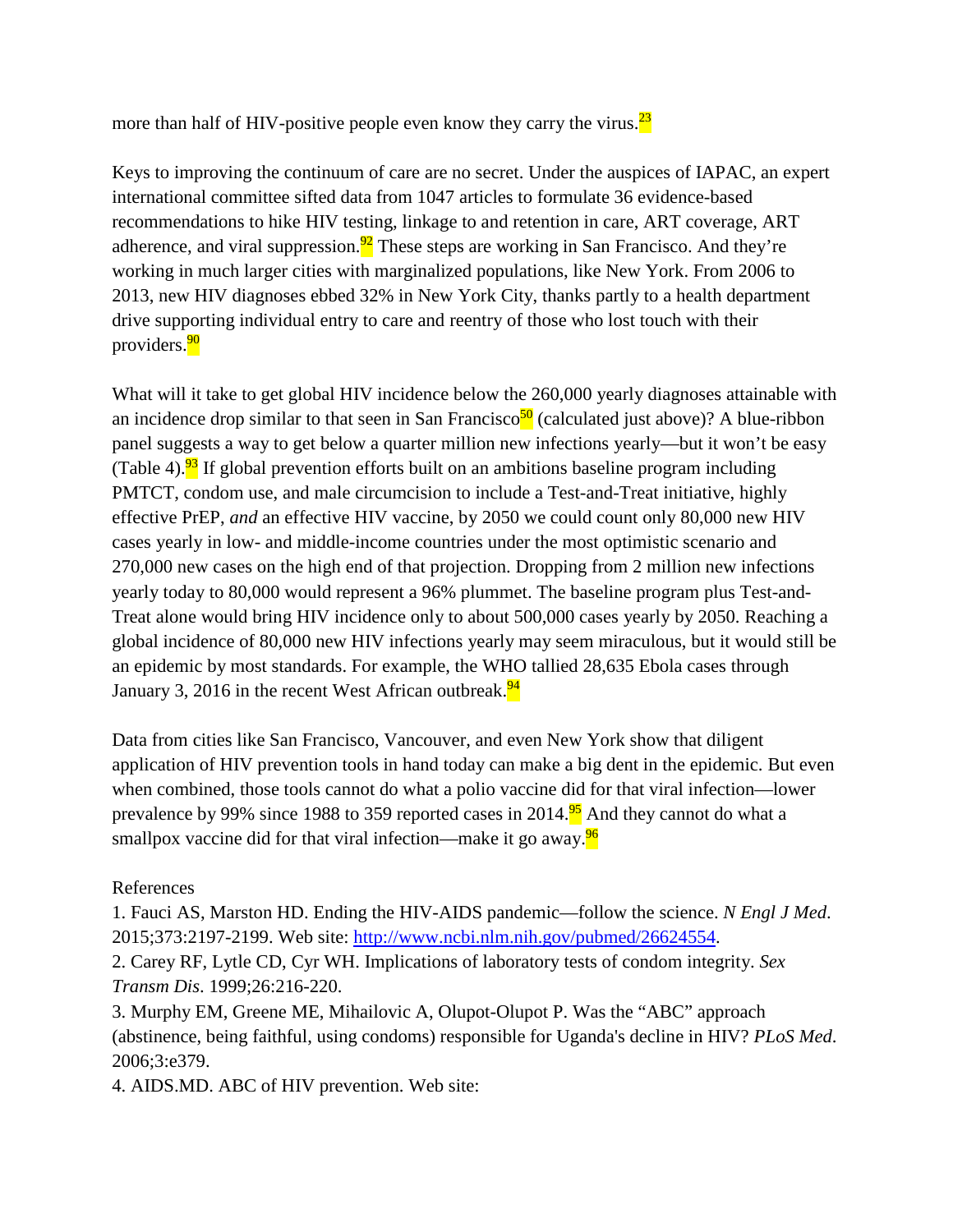[http://aids.md/aids/index.php?cmd=item&id=264.](http://aids.md/aids/index.php?cmd=item&id=264)

5. Pinkerton SD, Abramson PR. Effectiveness of condoms in preventing HIV transmission. *Soc Sci Med*. 1997;44:1303-1312.

6. Weller S, Davis K. Condom effectiveness in reducing heterosexual HIV transmission. *Cochrane Database Syst Rev*. 2002;1(1):CD003255.

7. Giannou FK, Tsiara CG, Nikolopoulos GK, et al. Condom effectiveness in reducing heterosexual HIV transmission: a systematic review and meta-analysis of studies on HIV serodiscordant couples. *Expert Rev Pharmacoecon Outcomes Res*. 2015;21:1-11.

8. Ahmed S, Lutalo T, Wawer M, et al. HIV incidence and sexually transmitted disease prevalence associated with condom use: a population study in Rakai, Uganda. *AIDS*. 2001;15:2171-2179.

9. Detels R, English P, Visscher BR, et al. Seroconversion, sexual activity, and condom use among 2915 HIV seronegative men followed for up to 2 years. *J Acquir Immune Defic Syndr*. 1989;2:77-83.

10. Smith DK, Herbst JH, Zhang X, Rose CE. Condom effectiveness for HIV prevention by consistency of use among men who have sex with men in the United States. *J Acquir Immune Defic Syndr*. 2015;68:337-344.

11. Remis RS, Alary M, Liu J, Kaul R, Palmer RW. HIV transmission among men who have sex with men due to condom failure. *PLoS One*. 2014;9:e107540.

12. UNFPA, WHO, UNAIDS. Position statement on condoms and the prevention of HIV, other sexually transmitted infections and unintended pregnancy. July 7, 2015. Web site:

[http://www.unaids.org/en/resources/presscentre/featurestories/2015/july/20150702\\_condoms\\_pre](http://www.unaids.org/en/resources/presscentre/featurestories/2015/july/20150702_condoms_prevention) [vention.](http://www.unaids.org/en/resources/presscentre/featurestories/2015/july/20150702_condoms_prevention)

13. Walusaga HA, Kyohangirwe R, Wagner GJ. Gender differences in determinants of condom use among HIV clients in Uganda. *AIDS Patient Care STDS*. 2012;26:694-9.

14. UNAIDS. Global report. UNAIDS report on the global AIDS epidemic 2013. Web site: [http://www.unaids.org/en/resources/campaigns/globalreport2013.](http://www.unaids.org/en/resources/campaigns/globalreport2013)

15. Khawcharoenporn T, Kendrick S, Smith K. HIV risk perception and preexposure prophylaxis interest among a heterosexual population visiting a sexually transmitted infection clinic. *AIDS Patient Care STDS*. 2012;26:222-233.

16. Herbenick D, Schick V, Reece M, et al. Characteristics of condom and lubricant use among a nationally representative probability sample of adults ages 18-59 in the United States. *J Sex Med*. 2013;10:474-483.

17. Liz Hamel L, Firth J, Hoff T, Kates J, Levine S, Dawson L. HIV/AIDS in the lives of gay and bisexual men in the United States. Section 4. Condom use and HIV testing. Henry J Kaiser Family Foundation. September 25, 2014.

18. Herbst JH, Sherba RT, Crepaz N, et al. A meta-analytic review of HIV behavioral interventions for reducing sexual risk behavior of men who have sex with men. *J Acquir Immune Defic Syndr*. 2005;39:228-241.

19. Johnson WD, Diaz RM, Flanders WD, et al. Behavioral interventions to reduce risk for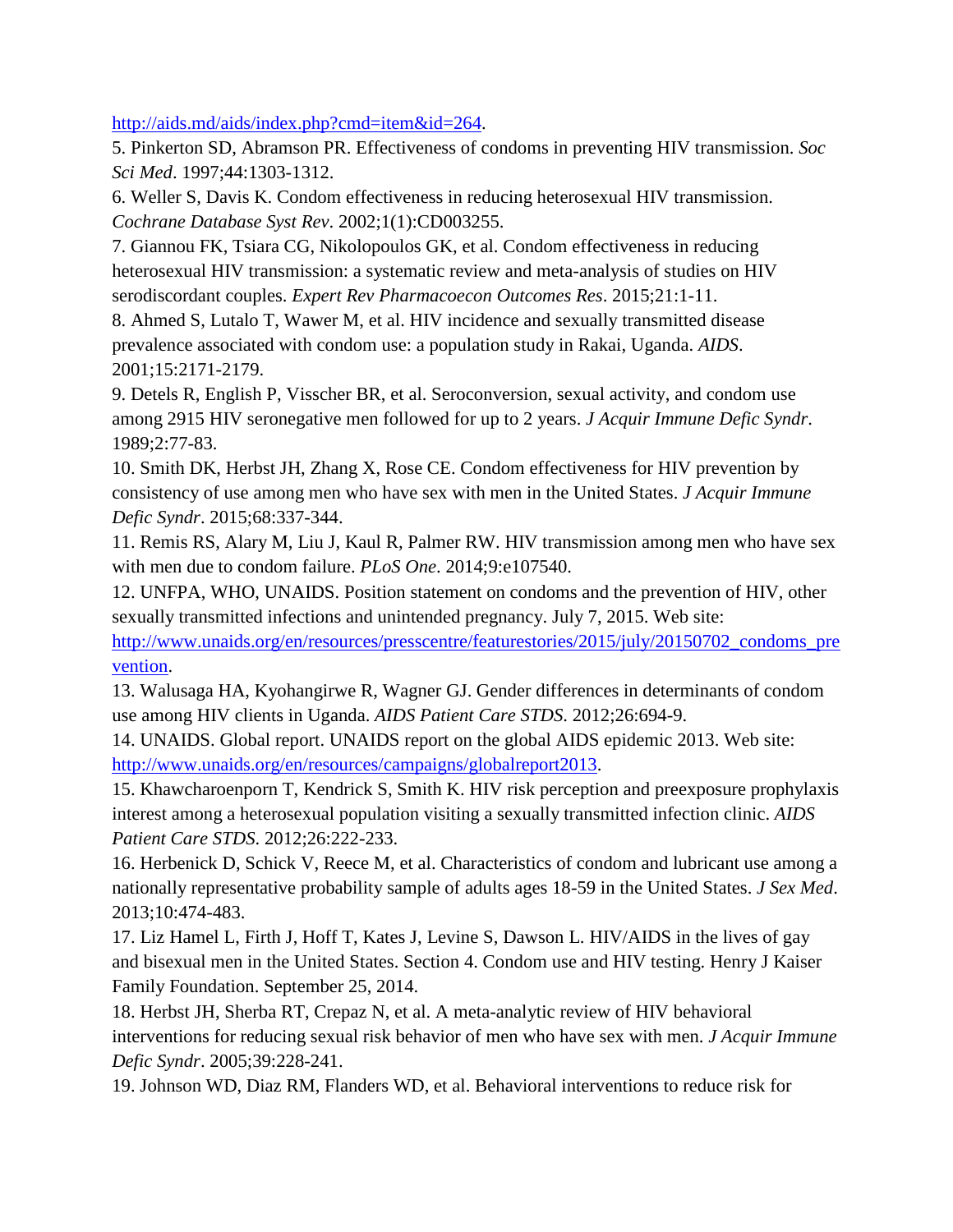sexual transmission of HIV among men who have sex with men. *Cochrane Database Syst Rev*. 2008;16:CD001230.

20. Lu H, Liu Y, Dahiya K, et al. Effectiveness of HIV risk reduction interventions among men who have sex with men in China: a systematic review and meta-analysis. *PLoS One*. 2013;8:e72747.

21. Johnson LF, Hallett TB, Rehle TM, Dorrington RE. The effect of changes in condom usage and antiretroviral treatment coverage on human immunodeficiency virus incidence in South Africa: a model-based analysis. *J R Soc Interface*. 2012;9:1544-1554.

22. UNAIDS. Condomize! Campaign hits AIDS 2012. July 24, 2012. Web site:

[http://www.unaids.org/en/resources/presscentre/featurestories/2012/july/20120725condomize.](http://www.unaids.org/en/resources/presscentre/featurestories/2012/july/20120725condomize)

23. WHO. HIV/AIDS. Fact sheet No. 360. November 2015. Web site:

[http://www.who.int/mediacentre/factsheets/fs360/en/.](http://www.who.int/mediacentre/factsheets/fs360/en/)

24. Auvert B, Taljaard D, Lagarde E, Sobngwi-Tambekou J, Sitta R, Puren A. Randomized, controlled intervention trial of male circumcision for reduction of HIV infection risk: the ANRS 1265 Trial. *PLoS Med*. 2005;2:e298.

25. Bailey RC, Moses S, Parker CB, et al. Male circumcision for HIV prevention in young men in Kisumu, Kenya: a randomised controlled trial. *Lancet*. 2007;369:643-656.

26. Gray RH, Kigozi G, Serwadda D, et al. Male circumcision for HIV prevention in men in Rakai, Uganda: a randomised trial. *Lancet*. 2007;369:657-666.

27. Wawer MJ, Makumbi F, Kigozi G, et al. Circumcision in HIV-infected men and its effect on HIV transmission to female partners in Rakai, Uganda: a randomised controlled trial. *Lancet*. 2009;374:229-237.

28. Sánchez J, Sal Y Rosas VG, Hughes JP, et al. Male circumcision and risk of HIV acquisition among MSM. *AIDS*. 2011;25:519-523.

29. UNAIDS. Male circumcision: global trends and determinants of prevalence, safety and acceptability. 2007.

30. UNAIDS. Male circumcision a critical new HIV prevention tool. 2011.

31. World Health Organization. 10 million men stepped up for HIV prevention through voluntary medical male circumcision services. December 2015. Web site: [WHO\\_HIV\\_2015.50\\_eng.pdf.](http://apps.who.int/iris/bitstream/10665/202249/1/WHO_HIV_2015.50_eng.pdf)

32. World Health Organization. Voluntary medical male circumcision for HIV prevention in 14 priority countries in East and Southern Africa. July 2015. Web site:

[http://www.who.int/hiv/pub/malecircumcision/brief2015/en/.](http://www.who.int/hiv/pub/malecircumcision/brief2015/en/)

33. Lau FK, Jayakumar S, Sgaier SK. Understanding the socio-economic and sexual behavioural correlates of male circumcision across eleven voluntary medical male circumcision priority countries in southeastern Africa. *BMC Public Health*. 2015;15:813.

34. National Bureau of Statistics of China monitoring report of migrant workers in China in 2011. Beijing: National Bureau of Statistics of China. 2012. [Cited in: Ning C, Jiang J, Ye L, et al. Comparison of three intervention models for promoting circumcision among migrant workers in western China to reduce local sexual transmission of HIV. *PLoS One*. 2013;8:e76107.]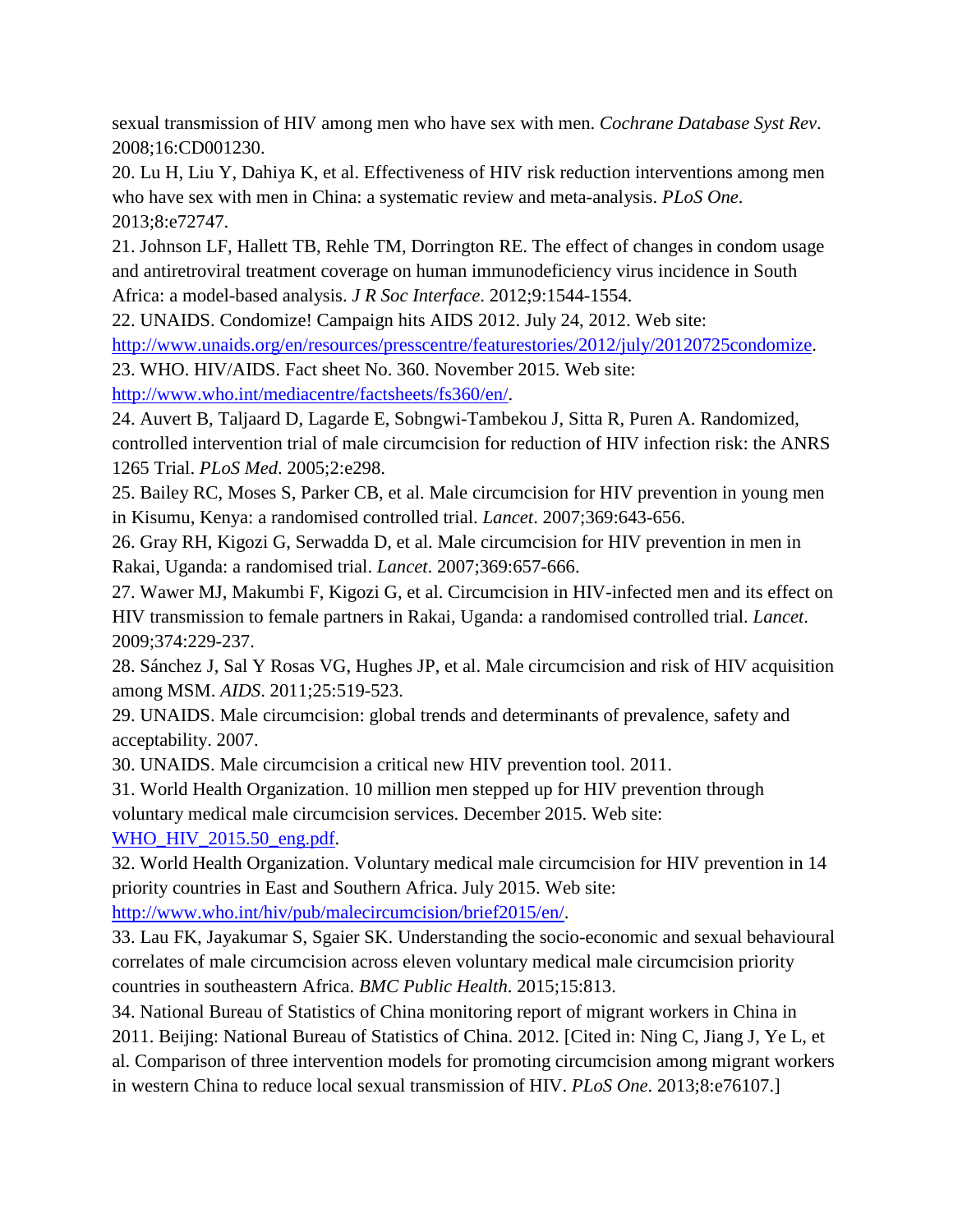35. Zeng Y, Zhang L, Li T, et al. Risk factors for HIV/syphilis infection and male circumcision practices and preferences among men who have sex with men in China. *Biomed Res Int*. 2014;2014:498987.

36. Tieu HV, Phanuphak N, Ananworanich J, et al. Acceptability of male circumcision for the prevention of HIV among high-risk heterosexual men in Thailand. *Sex Transm Dis*. 2010;37:352-355.

37. Chariyalertsak S, Kosachunhanan N, Saokhieo P, et al. HIV incidence, risk factors, and motivation for biomedical intervention among gay, bisexual men, and transgender persons in northern Thailand. *PLoS One*. 2011;6:e24295.

38. Weiss SM, Zulu R, Jones DL, Redding CA, Cook R, Chitalu N. The Spear and Shield intervention to increase the availability and acceptability of voluntary medical male circumcision in Zambia: a cluster randomised controlled trial. *Lancet HIV*. 2015;2:e181-189.

39. Baeten JM, Donnell D, Ndase P, et al. Antiretroviral prophylaxis for HIV prevention in heterosexual men and women. *N Engl J Med*. 2012;367:399-410.

40. Thigpen MC, Kebaabetswe PM, Paxton LA, et al. Antiretroviral preexposure prophylaxis for heterosexual HIV transmission in Botswana. *N Engl J Med*. 2012;367:423-434.

41. Grant RM, Lama JR, Anderson PL, et al. Preexposure chemoprophylaxis for HIV prevention in men who have sex with men. *N Engl J Med*. 2010;363:2587-2599.

42. Molina JM, Capitant C, Spire B, et al. On-demand preexposure prophylaxis in men at high risk for HIV-1 infection. *N Engl J Med.* 2015;373:2237-2246.

43. Choopanya K, Martin M, Suntharasamai P, et al. Antiretroviral prophylaxis for HIV infection in injecting drug users in Bangkok, Thailand (the Bangkok Tenofovir Study): a randomised, double-blind, placebo-controlled phase 3 trial. *Lancet*. 2013;381:2083-2090.

44. US Public Health Service. Preexposure prophylaxis for the prevention of HIV infection in the United States—2014. A clinical practice guideline. 2014. Web site:

[www.cdc.gov/hiv/pdf/PrEPguidelines2014.pdf.](http://www.cdc.gov/hiv/pdf/PrEPguidelines2014.pdf)

45. Anderson PL, Glidden DV, Liu A, et al. Emtricitabine-tenofovir concentrations and preexposure prophylaxis efficacy in men who have sex with men. *Sci Transl Med*. 2012;4:151ra125. 46. Peabody R. Non-daily PrEP regimens provide extra options, but adherence is often better with daily dosing. aidsmap. July 21, 2015. Web site: [http://www.aidsmap.com/page/2986241/.](http://www.aidsmap.com/page/2986241/)

47. Trezza C, Ford SL, Spreen W, Pan R, Piscitelli S. Formulation and pharmacology of longacting cabotegravir. *Curr Opin HIV AIDS*. 2015;10:239-245.

48. Landovitz RJ, Kofron R, McCauley M. The promise and pitfalls of long-acting injectable agents for HIV prevention. *Curr Opin HIV AIDS*. 2016;11:122-128.

49. Abraham BK, Gulick R. Next-generation oral preexposure prophylaxis: beyond tenofovir. *Curr Opin HIV AIDS*. 2012;7:600-606.

50. McNeil DG Jr. San Francisco is changing the face of AIDS treatment. *New York Times*. October 5, 2015.

51. Smith DK, Van Handel M, Wolitski RJ, et al. Vital signs: estimated percentages and numbers of adults with indications for preexposure prophylaxis to prevent HIV acquisition—United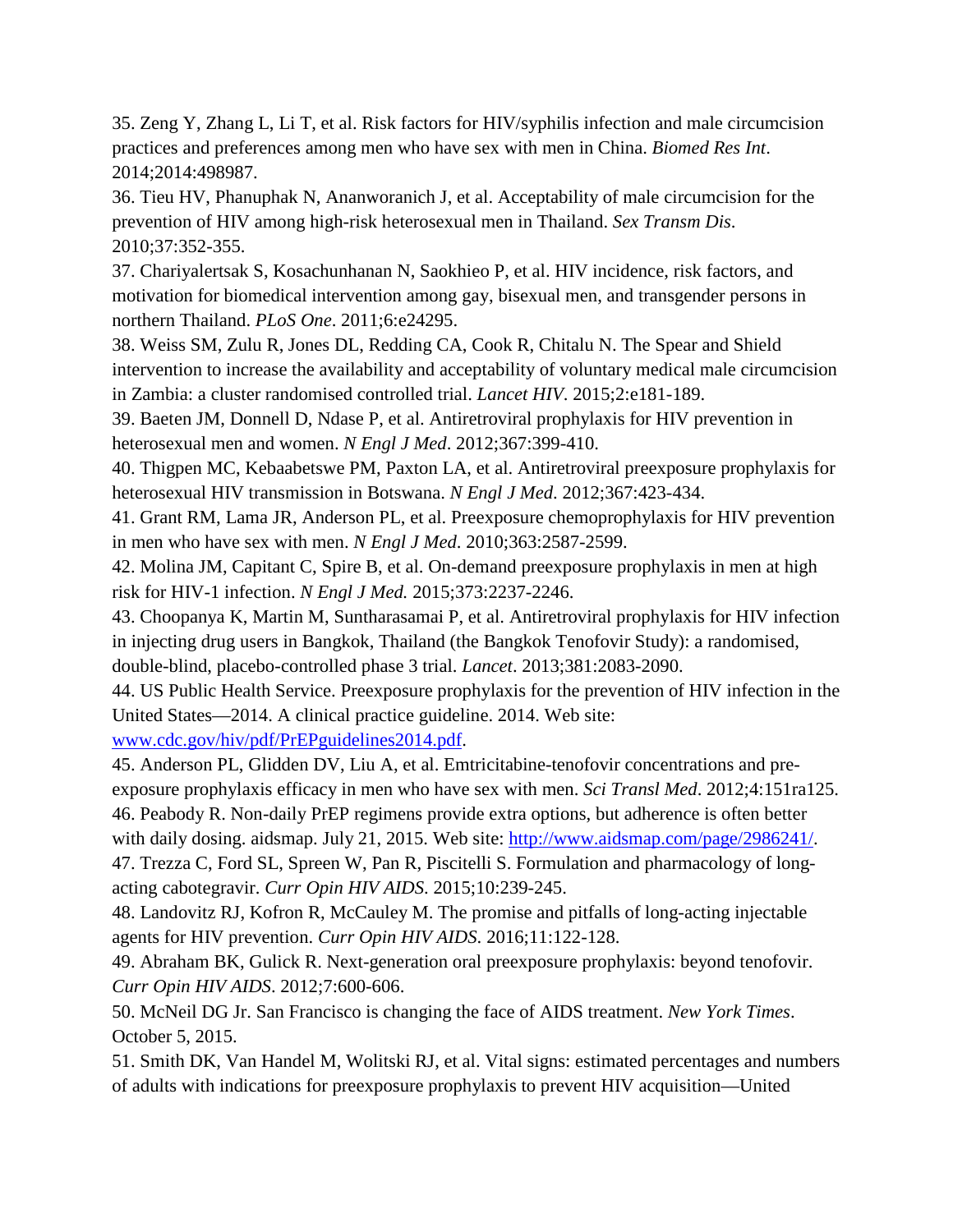States, 2015. *MMWR Morb Mortal Wkly Rep*. 2015;64:1291-1295.

52. PrEPWatch. Where do you fit on the map? Web site: [http://www.prepwatch.org/.](http://www.prepwatch.org/)

53. Hood JE, Buskin SE, Dombrowski JC, et al. Dramatic increase in preexposure prophylaxis

use among MSM in King County, Washington. *AIDS*. 2015 Nov 10. Epub ahead of print. 54. King HL, Keller SB, Giancola MA, et al. Pre-exposure prophylaxis accessibility research and

evaluation (PrEPARE Study). *AIDS Behav*. 2014;18:1722-1725.

55. Bil JP, Davidovich U, van der Veldt WM, et al. What do Dutch MSM think of preexposure prophylaxis to prevent HIV-infection? A cross-sectional study. *AIDS*. 2015;29:955-964.

56. Karris MY, Beekmann SE, Mehta SR, Anderson CM, Polgreen PM. Are we prepped for preexposure prophylaxis (PrEP)? Provider opinions on the real-world use of PrEP in the United States and Canada. *Clin Infect Dis*. 2014;58:704-712.

57. Supervie V, Barrett M, Kahn JS, et al. Modeling dynamic interactions between pre-exposure prophylaxis interventions & treatment programs: predicting HIV transmission & resistance. *Sci Rep*. 2011;1:185.

58. Juusola JL, Brandeau ML, Owens DK, Bendavid E. The cost-effectiveness of preexposure prophylaxis for HIV prevention in the United States in men who have sex with men. *Ann Intern Med*. 2012;156:541-550.

59. Schneider K, Gray RT, Wilson DP. A cost-effectiveness analysis of HIV preexposure prophylaxis for men who have sex with men in Australia. *Clin Infect Dis*. 2014;58:1027-1034. 60. Mayer KH. Antiretroviral chemoprophylaxis: state of evidence and the research agenda. *Clin Infect Dis*. 2014;59(S1):S47–S51.

61. Celum CL, Delany-Moretlwe S, McConnell M, et al. Rethinking HIV prevention to prepare for oral PrEP implementation for young African women. *J Int AIDS Soc*. 2015;18(4Suppl 3):20227.

62. World Health Organization. Guideline on when to start antiretroviral therapy and on preexposure prophylaxis for HIV. September 2015. Web site:

[http://www.who.int/hiv/pub/guidelines/earlyrelease-arv/en/.](http://www.who.int/hiv/pub/guidelines/earlyrelease-arv/en/)

63. Connor EM, Sperling RS, Gelber R, et al. Reduction of maternal-infant transmission of human immunodeficiency virus type 1 with zidovudine treatment. Pediatric AIDS Clinical Trials Group Protocol 076 Study Group. *N Engl J Med*. 1994;331:1173-1180.

64. Chasela C, Hudgens M, Jamieson D, et al. Maternal or infant antiretroviral drugs to reduce HIV-1 transmission. *N Engl J Med.* 2010;362:2271-2281.

65. Shapiro RL, Hughes MD, Ogwu A, et al. Antiretroviral regimens in pregnancy and breastfeeding in Botswana. *N Engl J Med*. 2010;362:2282-2294.

66. Kesho Bora Study Group, de Vincenzi I. Triple antiretroviral compared with zidovudine and single-dose nevirapine prophylaxis during pregnancy and breastfeeding for prevention of mother-to-child transmission of HIV-1 (Kesho Bora study): a randomised controlled trial. *Lancet Infect Dis*. 2011;11:171-180.

67. Cohen MS, Chen YQ, McCauley M, et al. Prevention of HIV-1 infection with early antiretroviral therapy. *N Engl J Med*. 2011;365:493-505.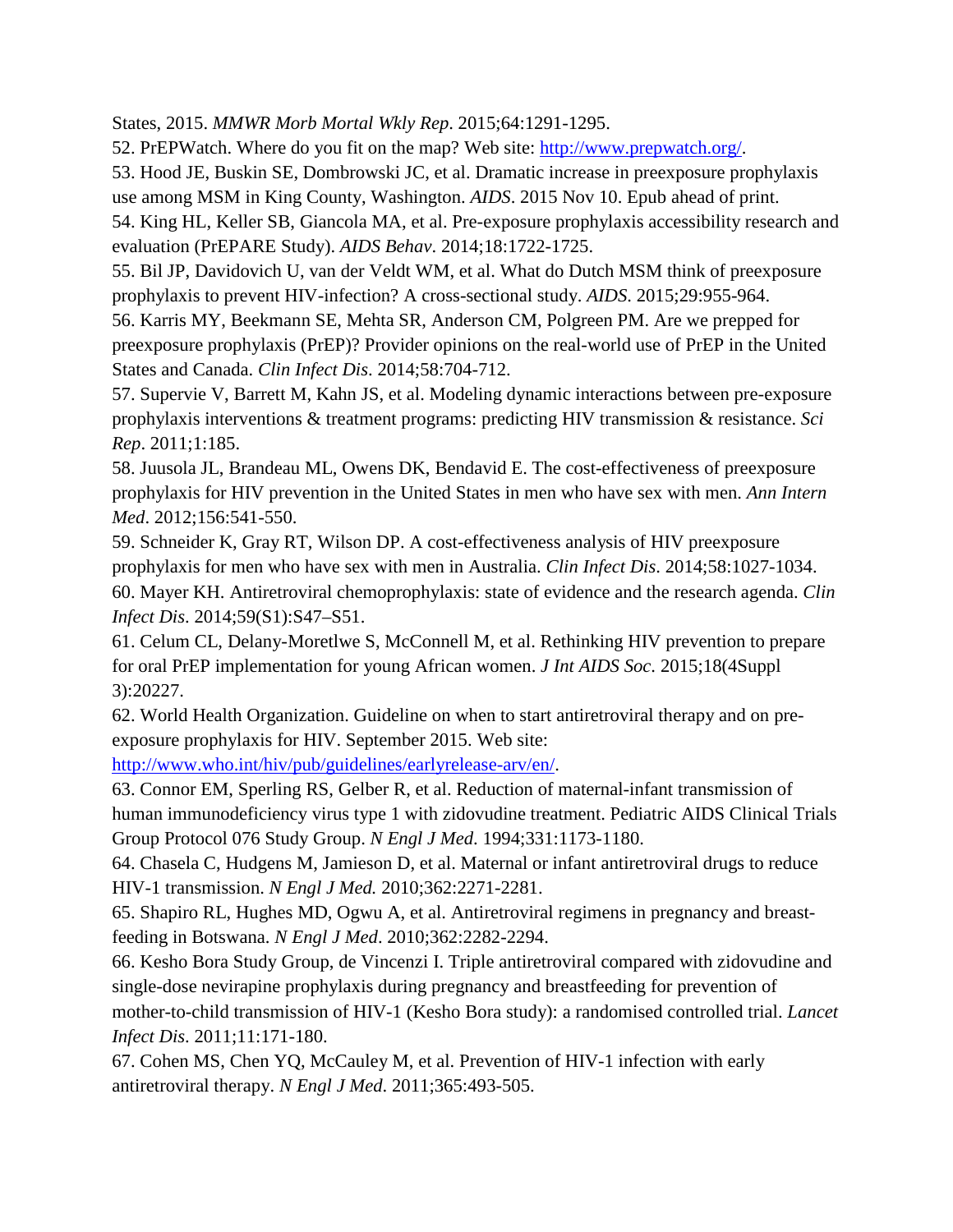68. UNAIDS. 90–90–90: An ambitious treatment target to help end the AIDS epidemic. 2014. 69. Mandelbrot L, Tubiana R, Le Chenadec J, et al. No perinatal HIV-1 transmission from women with effective antiretroviral therapy starting before conception. *Clin Infect Dis*. 2015:61:1715-1725.

70. World Health Organization. Mother-to-child transmission. Web site: [http://www.wpro.who.int/hiv/topics/pmtct/about/en/.](http://www.wpro.who.int/hiv/topics/pmtct/about/en/)

71. Montaner JS, Lima VD, Harrigan PR, et al. Expansion of HAART coverage is associated with sustained decreases in HIV/AIDS morbidity, mortality and HIV transmission: the "HIV Treatment as Prevention" experience in a Canadian setting. *PLoS One*. 2014;9:e87872.

72. Das M, Chu PL, Santos GM, et al. Decreases in community viral load are accompanied by reductions in new HIV infections in San Francisco. PLoS One. 2010;5:e11068.

73. Althoff KN, Buchacz K, Hall HI, et al. U.S. trends in antiretroviral therapy use, HIV RNA plasma viral loads, and CD4 T-lymphocyte cell counts among HIV-infected persons, 2000 to 2008. *Ann Intern Med*. 2012;157:325-335.

74. Centers for Disease Control and Prevention. HIV Surveillance Report, 2014. Vol. 26. November 2015. Web site: [http://www.cdc.gov/hiv/library/reports/surveillance/.](http://www.cdc.gov/hiv/library/reports/surveillance/)

75. UNAIDS. 2015 progress report on the global plan towards the elimination of new HIV infections among children and keeping their mothers alive. Web site:

[http://www.unaids.org/en/resources/documents/2015/JC2774\\_2015ProgressReport\\_GlobalPlan.](http://www.unaids.org/en/resources/documents/2015/JC2774_2015ProgressReport_GlobalPlan)

76. Centers for Disease Control and Prevention. HIV/AIDS. HIV testing. Background. 2015. Web site: [http://www.cdc.gov/hiv/testing/.](http://www.cdc.gov/hiv/testing/)

77. Ratmann O, van Sighem A, Bezemer D, et al. Sources of HIV infection among men having sex with men and implications for prevention. *Sci Transl Med*. 2016:8:320ra2.

78. Fonjungo PN, Boeras DI, Zeh C, Alexander H, Parekh BS, Nkengasong JN. Access and quality of HIV-related point-of-care diagnostic testing in global health programs. *Clin Infect Dis*. 2016;62:369-374.

79. Perriens J, Habiyambere V. The demand for CD4 testing, viral load and early infant diagnostic testing in low and middle income countries. will grow strongly between now and 2018—but not enough to reach the 90-90-90 targets. World Health Organization. July 2015. Web site: [http://www.who.int/hiv/pub/posters/ias2015-poster2/en/.](http://www.who.int/hiv/pub/posters/ias2015-poster2/en/)

80. Sabapathy K, Van den Bergh R, Fidler S, Hayes R, Ford N. Uptake of home-based voluntary HIV testing in sub-Saharan Africa: a systematic review and meta-analysis. *PLoS Med*. 2012;9:e1001351.

81. Suthar AB, Ford N, Bachanas PJ, et al. Towards universal voluntary HIV testing and counselling: a systematic review and meta-analysis of community-based approaches. *PLoS Med*. 2013;10:e1001496.

82. Pottie K, Medu O, Welch V, et al. Effect of rapid HIV testing on HIV incidence and services in populations at high risk for HIV exposure: an equity-focused systematic review. *BMJ Open*. 2014;4:e006859.

83. Cohen MS, Smith MK, Muessig KE, Hallett TB, Powers KA, Kashuba AD. Antiretroviral